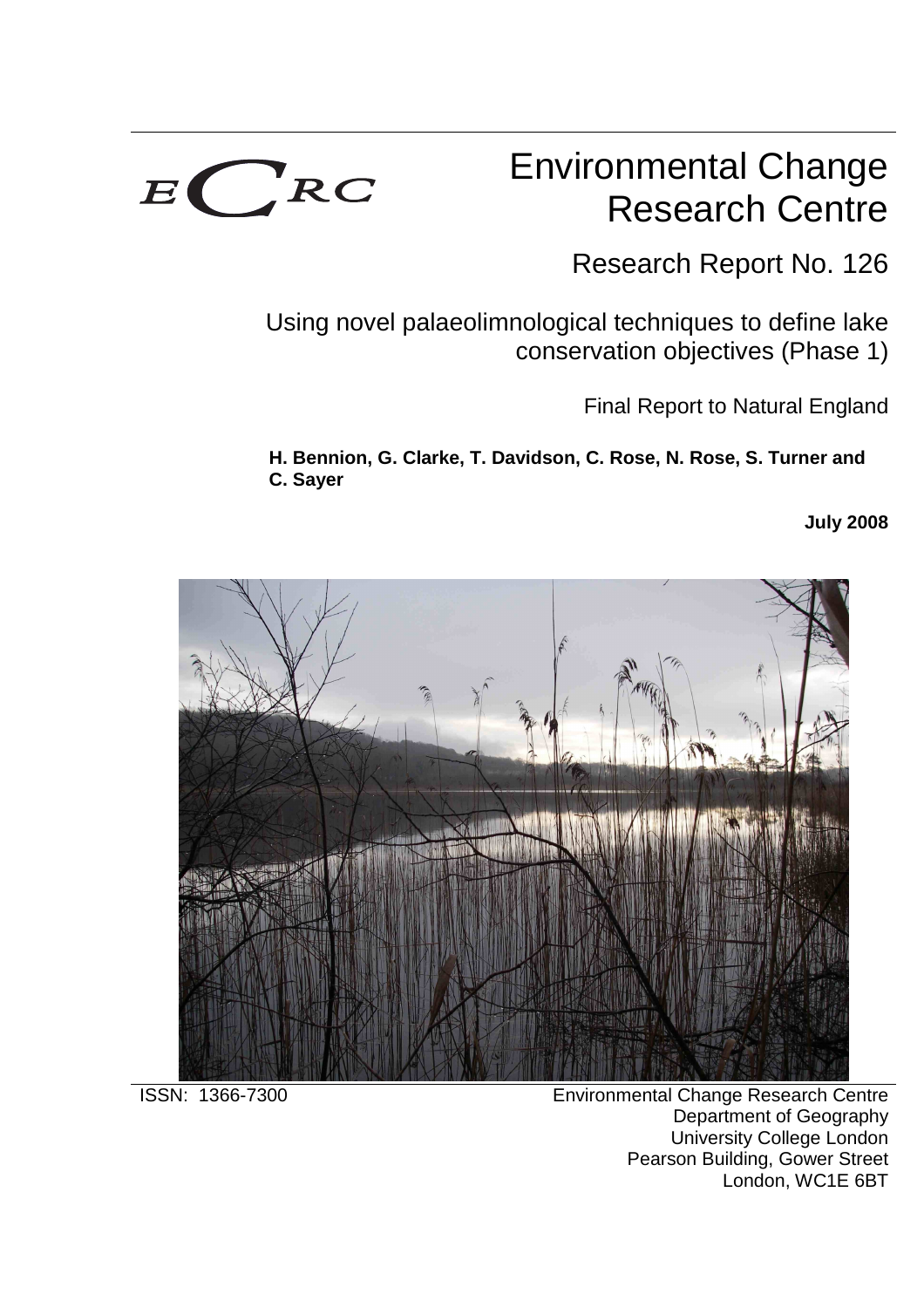#### **Executive summary**

This is the final report to Natural England on Contract No: SAE03/02/054 'Using novel palaeolimnological techniques to define lake conservation objectives'.

The primary objective of this project is to use existing and recently developed palaeoecological techniques to define reference conditions and assess the condition of selected SSSIs in England, and thereby to assist in the setting of conservation objectives and management goals. The eight selected sites are Aqualate Mere, Hawes Water (Silverdale), Cunswick Tarn, Over Water, Sunbiggin Tarn, Malham Tarn, Semer Water and Hornsea Mere. The project is divided into four main tasks with Task 1 essentially involving the collection, processing and dating of cores from the study sites. To date only the latter has been funded and this report describes the outputs of this task.

A single sediment core was collected from eight sites during the period 14-21 January 2008 using a wide-diameter (~8 cm) Livingstone type piston coring device. The cores varied in length from 0.74 to 1.35 m.

The cores were extruded in the field or the laboratory at 1 cm intervals to provide a resolution of approximately a few years per sample, and any visible stratigraphic changes were noted.

The percentage dry weight which gives a measure of the water content of the sediment, the percentage loss on ignition which gives a measure of the organic matter content and the percentage carbonate were measured on selected subsamples from each core.

Dating of the cores was carried out using the well established technique of spheroidal carbonaceous particle (SCP) analyses. Cores from Cunswick Tarn, Over Water, Sunbiggin Tarn, Malham Tarn and Hornsea Mere all exhibited typical features of SCP profiles for UK lakes and therefore a chronology could be derived for these five sites. However, additional samples will be analysed from Sunbiggin Tarn and Hornsea Mere in an attempt to provide more robust dates. At Aqualate Mere, the SCP record was somewhat irregular and appeared to be truncated but nonetheless several dates could be derived. The SCP profiles for Hawes Water and Semer Water were highly irregular and therefore a reliable chronology could not be obtained for these two sites.

Sub-samples at 2 cm intervals from each core have been frozen for potential future pigment analyses at University of Nottingham. The remaining samples are currently in cold storage at UCL and it is anticipated that a second phase of the project will involve analyses of biological remains in selected levels to define reference conditions and assess recent ecological change.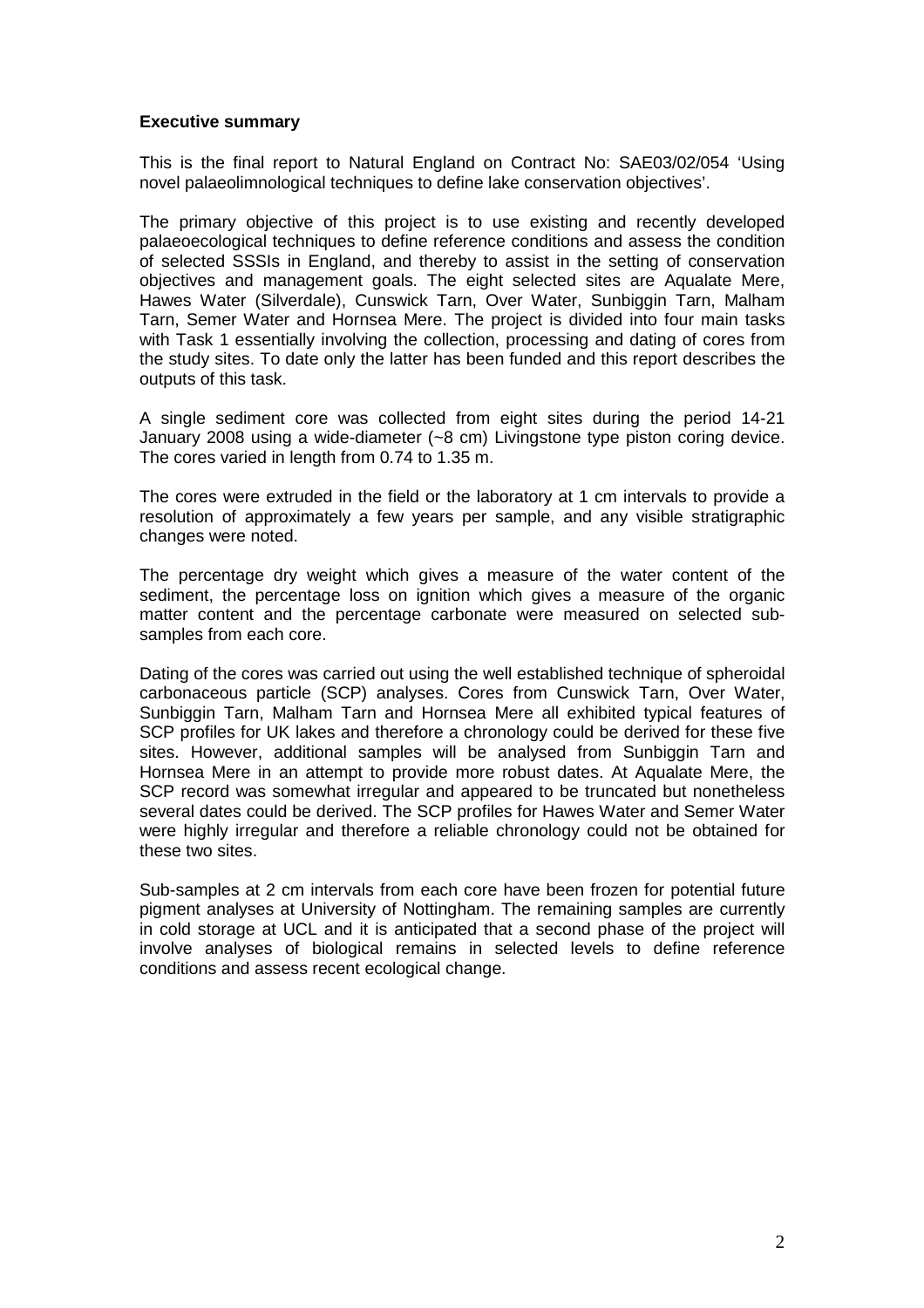#### **List of contributors**

#### **Helen Bennion, Gina Clarke, Tom Davidson, Cath Rose, Neil Rose, Simon Turner & Carl Sayer**

ENSIS Ltd. / Environmental Change Research Centre University College London Pearson Building Gower Street London WC1E 6BT

#### **Acknowledgments**

The authors would like to thank the site managers and owners, and colleagues at Natural England, for permission to carry out the study and assistance with the fieldwork. Thanks also to Kevin Roe for technical support.

Cover photograph: Hawes Water, Silverdale (January 2008).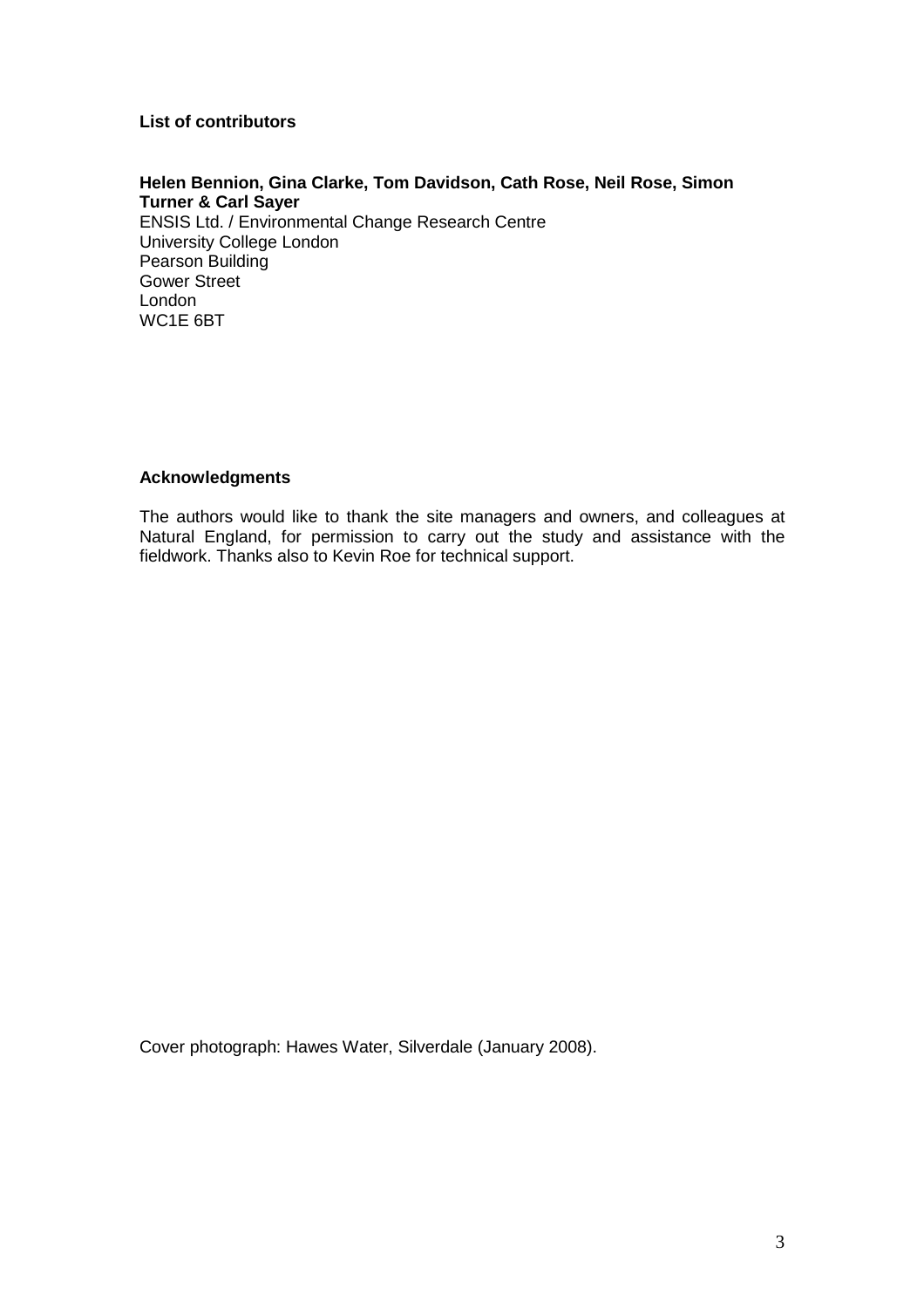### **Table of Contents**

| <b>Executive summary</b>                                                                                     | 2                          |
|--------------------------------------------------------------------------------------------------------------|----------------------------|
| <b>List of Contributors</b>                                                                                  | 3                          |
| <b>Acknowledgements</b>                                                                                      | 3                          |
| <b>Table of Contents</b>                                                                                     | $\overline{\mathbf{4}}$    |
| <b>List of Figures</b>                                                                                       | 5                          |
| <b>List of Tables</b>                                                                                        | 5                          |
| <b>SPECIFICATION</b>                                                                                         | 6                          |
| <b>METHODS</b>                                                                                               | 7                          |
| Core collection                                                                                              | $\overline{7}$             |
| Extrusion, core description and stratigraphic analyses                                                       | $\overline{7}$             |
| Dating                                                                                                       | $\overline{7}$             |
| <b>AQUALATE MERE</b>                                                                                         | 10                         |
| Core description                                                                                             | 10                         |
| Stratigraphic analyses                                                                                       | 11                         |
| Spheroidal carbonaceous particle analysis                                                                    | 13                         |
| <b>HAWES WATER</b>                                                                                           | 15                         |
| Core description                                                                                             | 15                         |
| Stratigraphic analyses                                                                                       | 15                         |
| Spheroidal carbonaceous particle analysis                                                                    | 17                         |
| <b>CUNSWICK TARN</b>                                                                                         | 18                         |
| Core description                                                                                             | 18                         |
| Stratigraphic analyses                                                                                       | 19                         |
| Spheroidal carbonaceous particle analysis                                                                    | 21                         |
| <b>OVER WATER</b><br>Core description<br>Stratigraphic analyses<br>Spheroidal carbonaceous particle analysis | 23<br>23<br>23<br>24<br>26 |
| <b>SUNBIGGIN TARN</b>                                                                                        | 28                         |
| Core description                                                                                             | 28                         |
| Stratigraphic analyses                                                                                       | 28                         |
| Spheroidal carbonaceous particle analysis                                                                    | 30                         |
| <b>SEMER WATER</b>                                                                                           | 32                         |
| Core description                                                                                             | 32                         |
| Stratigraphic analyses                                                                                       | 33                         |
| Spheroidal carbonaceous particle analysis                                                                    | 35                         |
| <b>MALHAM TARN</b>                                                                                           | 36                         |
| Core description                                                                                             | 36                         |
| Stratigraphic analyses                                                                                       | 37                         |
| Spheroidal carbonaceous particle analysis                                                                    | 39                         |
| <b>HORNSEA MERE</b>                                                                                          | 41                         |
| Core description                                                                                             | 41                         |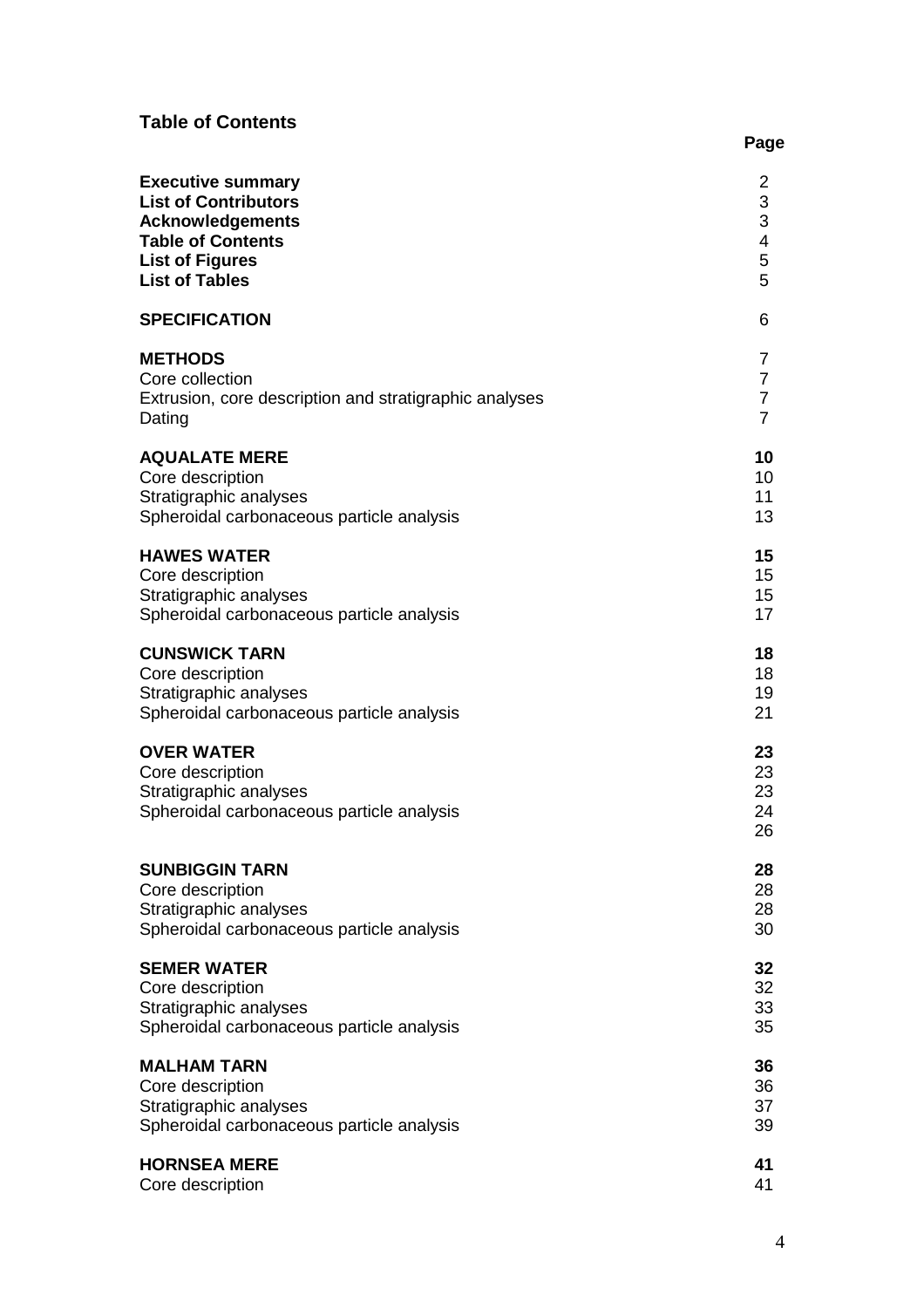| Stratigraphic analyses                    |     |
|-------------------------------------------|-----|
| Spheroidal carbonaceous particle analysis | -43 |

| <b>REFERENCES</b> |  |
|-------------------|--|
|                   |  |

| <b>List of Figures</b>                        |                  |
|-----------------------------------------------|------------------|
| Figure 1 Sediment core stratigraphy of AQUA3  | 10               |
| Figure 2 Stratigraphic data for AQUA3         | 12 <sup>°</sup>  |
| Figure 3 SCP profile for AQUA3                | 13               |
| Figure 4 Sediment core stratigraphy of HAWE2  | 15 <sub>15</sub> |
| Figure 5 Stratigraphic data for HAWE2         | 16               |
| Figure 6 SCP profile for HAWE2                | 17               |
| Figure 7 Sediment core stratigraphy of CUNS1  | 18               |
| Figure 8 Stratigraphic data for CUNS1         | 20               |
| Figure 9 SCP profile for CUNS1                | 21               |
| Figure 10 Sediment core stratigraphy of OVER1 | 23               |
| Figure 11 Stratigraphic data for OVER1        | 25               |
| Figure 12 SCP profile for OVER1               | 26               |
| Figure 13 Sediment core stratigraphy of SUNB3 | 28               |
| Figure 14 Stratigraphic data for SUNB3        | 29               |
| Figure 15 SCP profile for SUNB3               | 30               |
| Figure 16 Sediment core stratigraphy of SEME3 | 32               |
| Figure 17 Stratigraphic data for SEME3        | 34               |
| Figure 18 SCP profile for SEME3               | 35               |
| Figure 19 Sediment core stratigraphy of MALH4 | 36               |
| Figure 20 Stratigraphic data for MALH4        | 38               |
| Figure 21 SCP profile for MALH4               | 39               |
| Figure 22 Sediment core stratigraphy of HORN3 | 41               |
| Figure 23 Stratigraphic data for HORN3        | 42               |
| Figure 24 SCP profile for HORN3               | 43               |

#### **List of Tables**

| Table 1 Details of the sediment cores collected from eight study sites | 9  |
|------------------------------------------------------------------------|----|
| Table 2 SCP concentrations for AQUA3                                   | 13 |
| Table 3 The SCP derived chronology for AQUA3                           | 14 |
| Table 4 SCP concentrations for HAWE2                                   | 17 |
| Table 5 SCP concentrations for CUNS1                                   | 21 |
| Table 6 The SCP derived chronology for CUNS1                           | 22 |
| Table 7 SCP concentrations for OVER1                                   | 26 |
| Table 8 The SCP derived chronology for OVER1                           | 27 |
| Table 9 SCP concentrations for SUNB3                                   | 30 |
| Table 10 The SCP derived chronology for SUNB3                          | 31 |
| Table 11 SCP concentrations for SEME3                                  | 35 |
| Table 12 SCP concentrations for MALH4                                  | 39 |
| Table 13 The SCP derived chronology for MALH4                          | 40 |
| Table 14 SCP concentrations for HORN3                                  | 43 |
| Table 15 The SCP derived chronology for HORN3                          | 43 |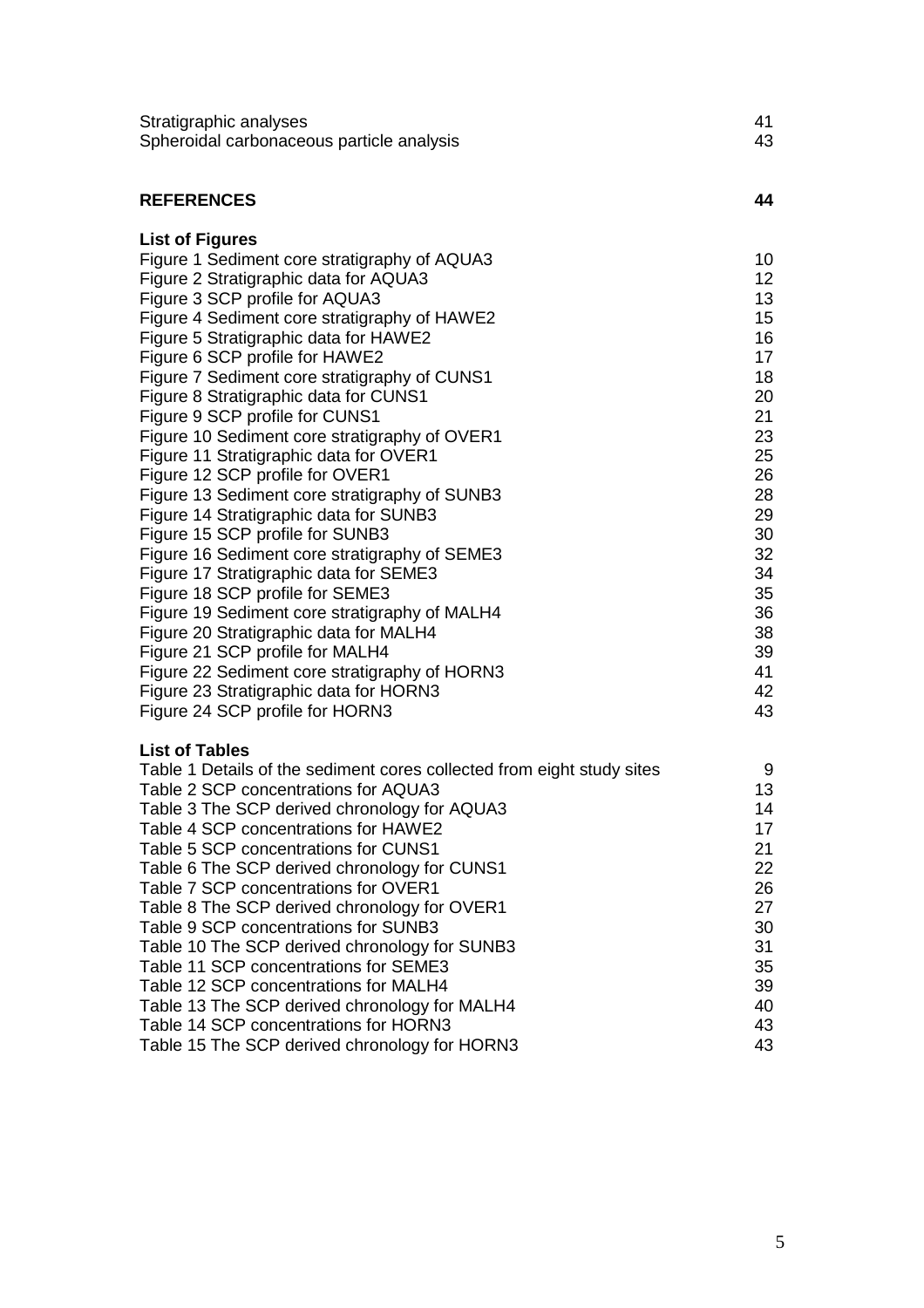#### **SPECIFICATION**

#### **Statement of understanding, purpose and aims of project**

The primary objective of this project is to use existing and recently developed palaeoecological techniques to define reference conditions and assess the condition of selected SSSIs in England, and thereby to assist in the setting of conservation objectives and management goals. The eight selected sites are Aqualate Mere, Hawes Water (Silverdale), Cunswick Tarn, Over Water, Sunbiggin Tarn, Malham Tarn, Semer Water and Hornsea Mere.

The project is divided into four main tasks with Task 1 essentially involving the collection, processing and dating of cores from the study sites. Tasks 2 to 4 each have their own objective with Task 2 to focus on three lakes where new palaeolimnological studies are required to help define conservation objectives, Task 3 to employ macrofossil studies at five marl systems to determine reference conditions and ecological change, and Task 4 to provide a detailed multi-proxy analysis at one selected site to demonstrate the value of the approach for understanding shifts in ecological structure and function and for setting ecosystem reference conditions.

To date only Task 1 has been funded and this report describes the outputs of this task.

In summary, Task 1 involves:

- 1. Collection of a long (~1 m) sediment core from each of eight selected sites
- 2. Sub-sampling and standard sediment analysis (% dry weight, % organic matter)
- 3. Spheroidal carbonaceous particle analyses to provide a chronology for approximately the last 150 years for each core.

The results are presented for each site.

Sub-samples at 2 cm intervals from each core have been frozen for potential future pigment analyses at University of Nottingham. The remaining samples are currently in cold storage at UCL and it is anticipated that a second phase of the project will involve analyses of biological remains in selected levels to define reference conditions and assess recent ecological change.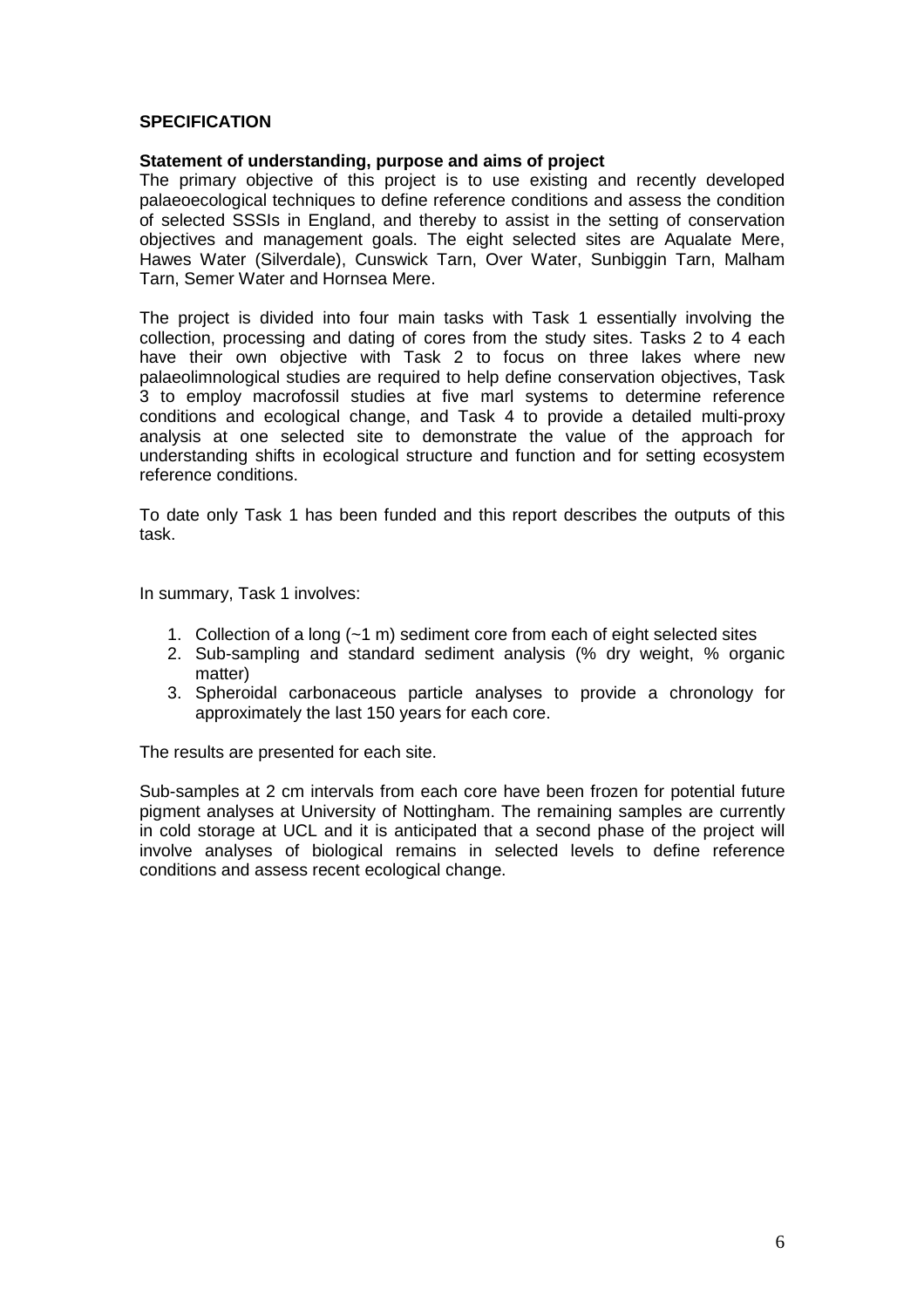#### **METHODS**

#### **Core collection**

A single sediment core was collected from the eight selected sites during the period 14-21 January 2008 using a wide-diameter (~8 cm) Livingstone type piston coring device. The cores varied in length from 0.74 to 1.35 m and were expected to represent approximately the last 100-150 years, thereby allowing reference conditions to be defined and recent ecological change to be assessed. Expert judgement and any previous data on sediment distribution were used to decide on the optimal coring location that maximises the likelihood of obtaining a sound chronology and finding abundant remains of the fossil groups of interest, particularly plant macrofossils. All cores were taken from shallow water areas within 100 m distance from the shore and locations were recorded by GPS. Summary details of the cores are given in Table 1.

#### **Extrusion, core description and stratigraphic analyses**

The cores were extruded in the field or the laboratory at 1 cm intervals to provide a resolution of approximately a few years per sample, and any visible stratigraphic changes were noted (Table 1). All cores have been entered onto our in-house AMPHORA database and are currently being stored in a dedicated cold room in the Geography Department laboratories, pending future analyses. The percentage dry weight (DW) which gives a measure of the water content of the sediment, the percentage loss on ignition (LOI 550) which gives a measure of the organic matter content, and the percentage carbonate content (LOI 950) was undertaken using standard techniques (Dean, 1974; Heiri et al., 2001) on selected sub-samples from each core. Sub-samples at 2 cm intervals from each core have been frozen for potential future pigment analyses at University of Nottingham.

#### **Dating**

Dating of the cores from the eight sites was carried out using the well established technique of spheroidal carbonaceous particle (SCP) (Rose, 1994). Dried sediment was subjected to sequential chemical attack by mineral acids to remove unwanted fractions leaving a suspension of mainly carbonaceous material and a few persistent minerals in water. SCPs are composed mostly of elemental carbon and are chemically robust. The use of concentrated nitric acid (to remove organic material), hydrofluoric acid (siliceous material) and hydrochloric acid (carbonates and bicarbonates) therefore does them no damage. A known fraction of the resulting suspension was evaporated onto a coverslip and mounted onto a microscope slide. The number of SCPs on the coverslip was counted using a light microscope at x400 magnification and the sediment concentration calculated in units of 'number of particles per gram dry mass of sediment'  $(aDM<sup>1</sup>)$ . The criteria for SCP identification under the light microscope followed Rose (2008). Analytical blanks and SCP reference material (Rose, 2008) were included in each batch of sample digestions. Reference concentrations agreed with the expected values while no SCPs were observed in the blanks. The detection limit for the technique is ~100 gDM<sup>-1</sup> and concentrations have an accuracy of ~  $\pm$  45 gDM<sup>-1</sup>.

The analysis of the cores was completed in two stages. First, a 'skeleton' profile covering the length of the core was produced and then, after this initial analysis was completed, a second stage of 'filling-in' was undertaken. This approach allows a more targeted analysis and is able to focus on the area of the sediment cores containing the SCP profile.

The dating of the cores followed the method described in Rose et al. (1995) whereby three main features of the SCP profile are used to provide dates. A later approach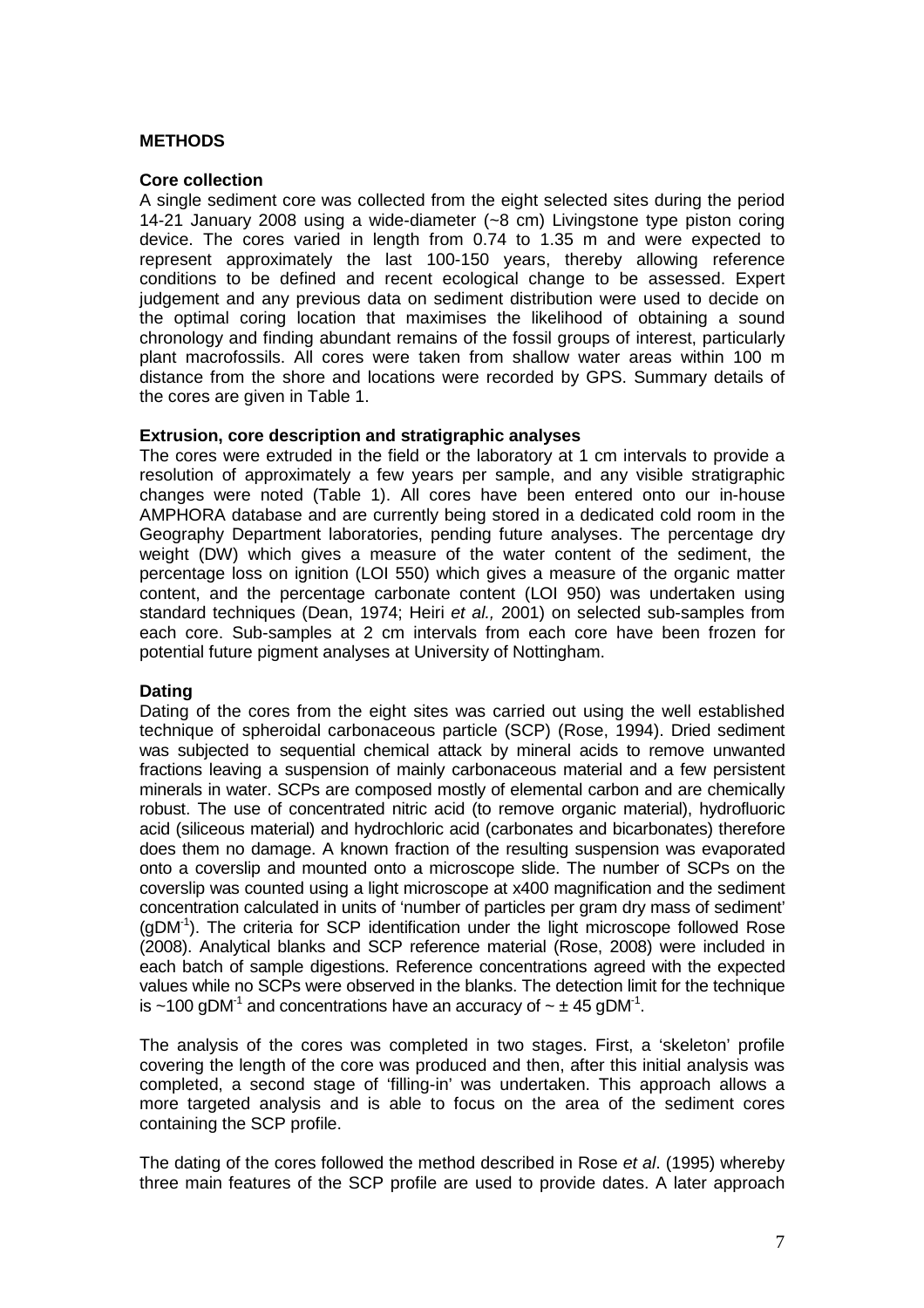using cumulative SCP inventory profiles (Rose & Appleby, 2005) is less applicable to littoral cores. This is because the method requires that a full record be present so that percentiles from the cumulative curve can each be ascribed a date. This is not possible where the record is incomplete. Sediment accumulation in littoral cores is not always as consistent as in deeper waters and hence application of the cumulative approach may lead to erroneous dates being applied. Hence in these cores the former method, although providing fewer dates for each core, was considered to be more reliable.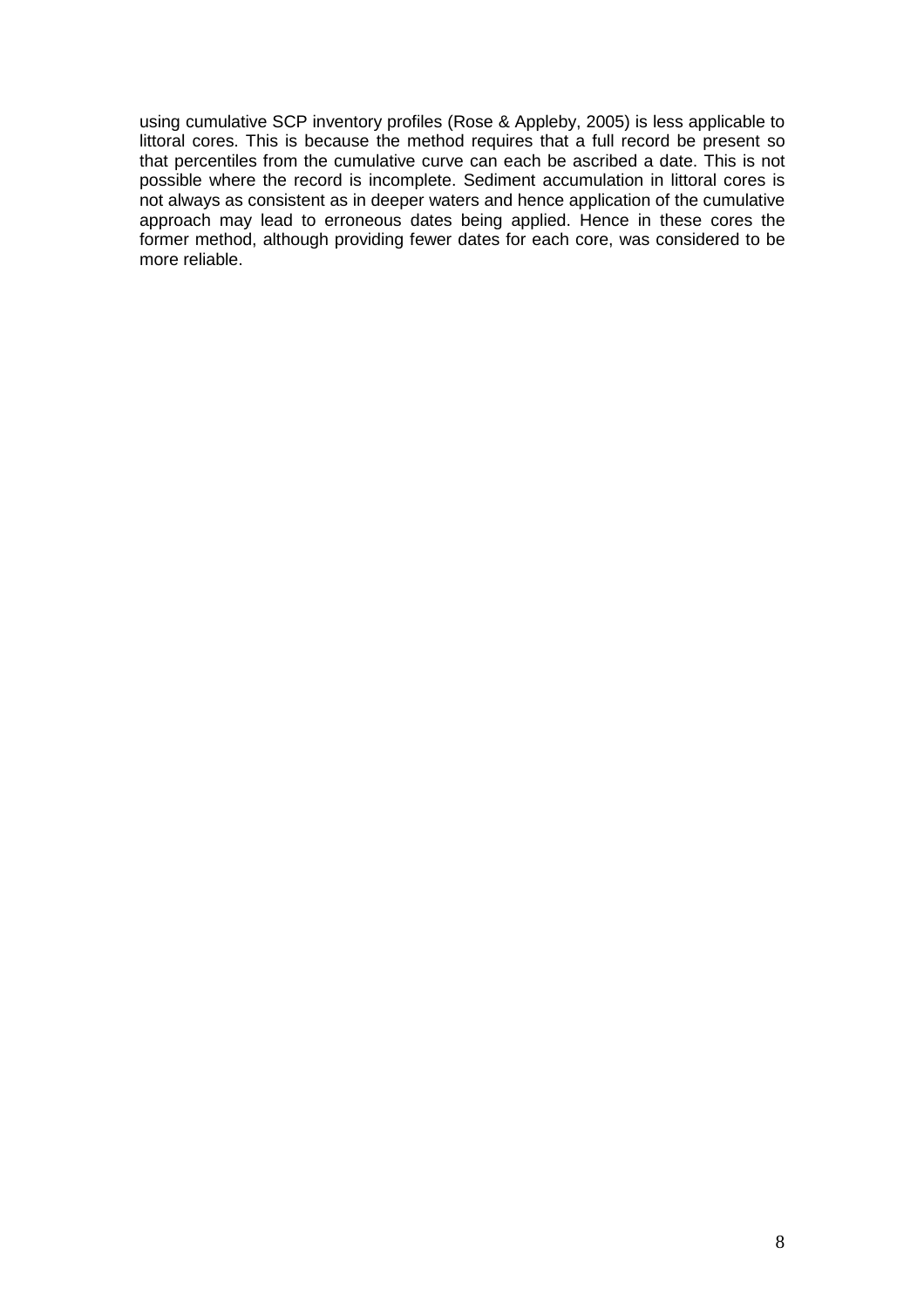| $\bf{e}$<br>۱      |
|--------------------|
|                    |
| $\frac{1}{2}$<br>l |
|                    |
|                    |
|                    |
|                    |
| $\vdots$           |

| Site name         | WBID  | Lake NGR   | $\widehat{\epsilon}$<br>$\ddot{\bar{z}}$ | Area<br>(ha)     | depth<br>Max<br>$\widehat{\epsilon}$ | code<br>Core      | Sampleid | Coring<br>date | Core<br>type     | location<br>Coring                     | length<br>Core<br>$\widehat{\boldsymbol{\epsilon}}$ | Coring<br>depth<br>water<br>$\widehat{\epsilon}$ | distance<br>Approx<br>shore<br>from<br>$\widehat{\epsilon}$ | Secchi<br>depth-<br>Jan08<br>$\widehat{\epsilon}$ |
|-------------------|-------|------------|------------------------------------------|------------------|--------------------------------------|-------------------|----------|----------------|------------------|----------------------------------------|-----------------------------------------------------|--------------------------------------------------|-------------------------------------------------------------|---------------------------------------------------|
| Aqualate<br>Mere  | 35724 | SJ 772 204 | 67                                       | 75.3             | $\overline{\phantom{0}}$<br>٧        | AQUA3             | 509367   | 14-Jan-08      | piston<br>Fat    | 20188<br>77484<br>ာ                    | 0.86                                                | م.<br>1                                          | $\overline{6}$                                              | $0.\overline{3}$                                  |
| Hawes<br>Water    | 29647 | SD 477 766 | $\infty$                                 | 5.7              | $\overline{\mathbf{C}}$              | HAW <sub>E2</sub> | 509361   | 15-Jan-08      | piston<br>下<br>二 | 76670<br>47872<br>8                    | 0.79                                                | 2.6                                              | $\sim$                                                      | $\overline{C}$                                    |
| Cunswick<br>Tarn  | 29394 | SD 489 937 | 138                                      | $\frac{8}{2}$    | $\sim$                               | CUNS1             | 509086   | 16-Jan-08      | piston<br>Fat    | 48943<br>93728<br>ဥ                    | 0.74                                                | $2\overline{4}$                                  | $\frac{1}{2}$                                               | 2.7                                               |
| Over Water        | 28806 | NY 251 350 | 188                                      | 19.7             | $\infty$                             | OVER1             | 509362   | 17-Jan-08      | piston<br>⊺at    | 25069<br>34884<br>$\breve{\mathsf{z}}$ | 1.35                                                | $\frac{8}{2}$                                    | 20                                                          | 2.2                                               |
| Sunbiggin<br>Tarn | 29178 | NY 676 076 | 255                                      | $\overline{3.7}$ | $\overline{1}$                       | SUNB <sub>3</sub> | 509363   | 19-Jan-08      | piston<br>Fat    | 67566<br>07611<br>$\overline{z}$       | 1.35                                                | 2.3                                              | 15                                                          | 2.0                                               |
| Semer<br>Water    | 29479 | SD 919 872 | 246                                      | 28.6             | $\overline{2}$                       | SEME3             | 509364   | 19-Jan-08      | piston<br>Fat    | 91846<br>87326<br>င္တ                  | 0.91                                                | 2.95                                             | 20                                                          | 0.45                                              |
| Malham<br>Tarn    | 29844 | SD 893 667 | 375                                      | 80               | 4.4                                  | MALH4             | 509365   | 20-Jan-08      | piston<br>Fat    | 89145<br>67039<br>ဥ                    | 1.18                                                | $\mathbf{\Omega}$                                | 100                                                         | $\lambda$                                         |
| Hornsea<br>Mere   | 30244 | TA 190 469 | $\infty$                                 | 133.3            | $\overline{\mathsf{N}}$              | HORN3             | 509366   | 21-Jan-08      | piston<br>Fat    | 19148<br>47477<br>F                    | 1.32                                                | 1.75                                             | 20                                                          | 0.5                                               |

 $\bullet$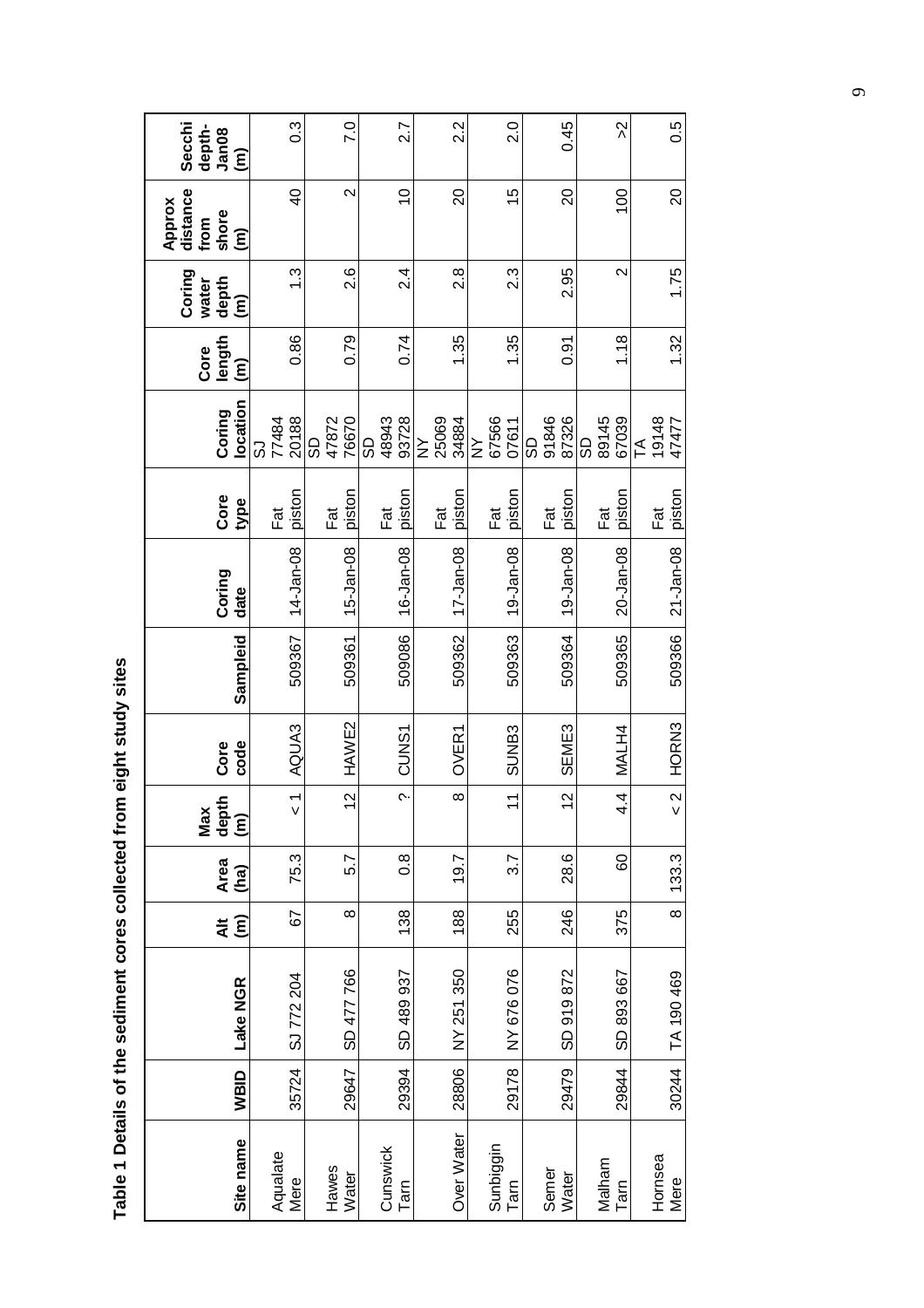#### **AQUALATE MERE**

#### **Core description**

A piston core, 0.86 m in length, was collected from Aqualate Mere on 14-Jan-08 in 1.3 m water depth, approximately 40 m from the southern shore. At the time of coring, the water level was high and the lake was turbid (secchi depth 0.3 m) and orange-brown in colour.

The core had two distinct horizons (Figure 1). The upper 28 cm of the core was mid-brown in colour and was comprised of an odourless, silt-clay which may be in-washed material from the canal. The section from 28 to 73 cm was a dark brown, fine lake material with odour. The section below 73 cm to the core base was also a dark brown, fine lake mud but was denser than the upper core with abundant fossil remains, especially molluscs. There was a general increase in the numbers of mollluscs downcore. The very bottom of the core was comprised of peat with abundant molluscs suggesting that the entire lacustrine sequence was recovered by the core.

| Depth (cm) | <b>Sediment colour</b>            |
|------------|-----------------------------------|
|            |                                   |
|            |                                   |
|            |                                   |
|            |                                   |
|            |                                   |
|            |                                   |
| $0 - 28$   | Mid-brown                         |
|            |                                   |
|            |                                   |
|            |                                   |
|            |                                   |
|            |                                   |
|            |                                   |
| $28 - 73$  | Dark brown                        |
|            |                                   |
|            |                                   |
|            |                                   |
|            |                                   |
|            |                                   |
|            |                                   |
|            |                                   |
|            |                                   |
| $73 - 85$  | Dark brown<br>(abundant molluscs) |
|            |                                   |
|            | Peat                              |
| 85-86      | (abundant molluscs)               |

#### **Figure 1 Sediment core stratigraphy of AQUA3**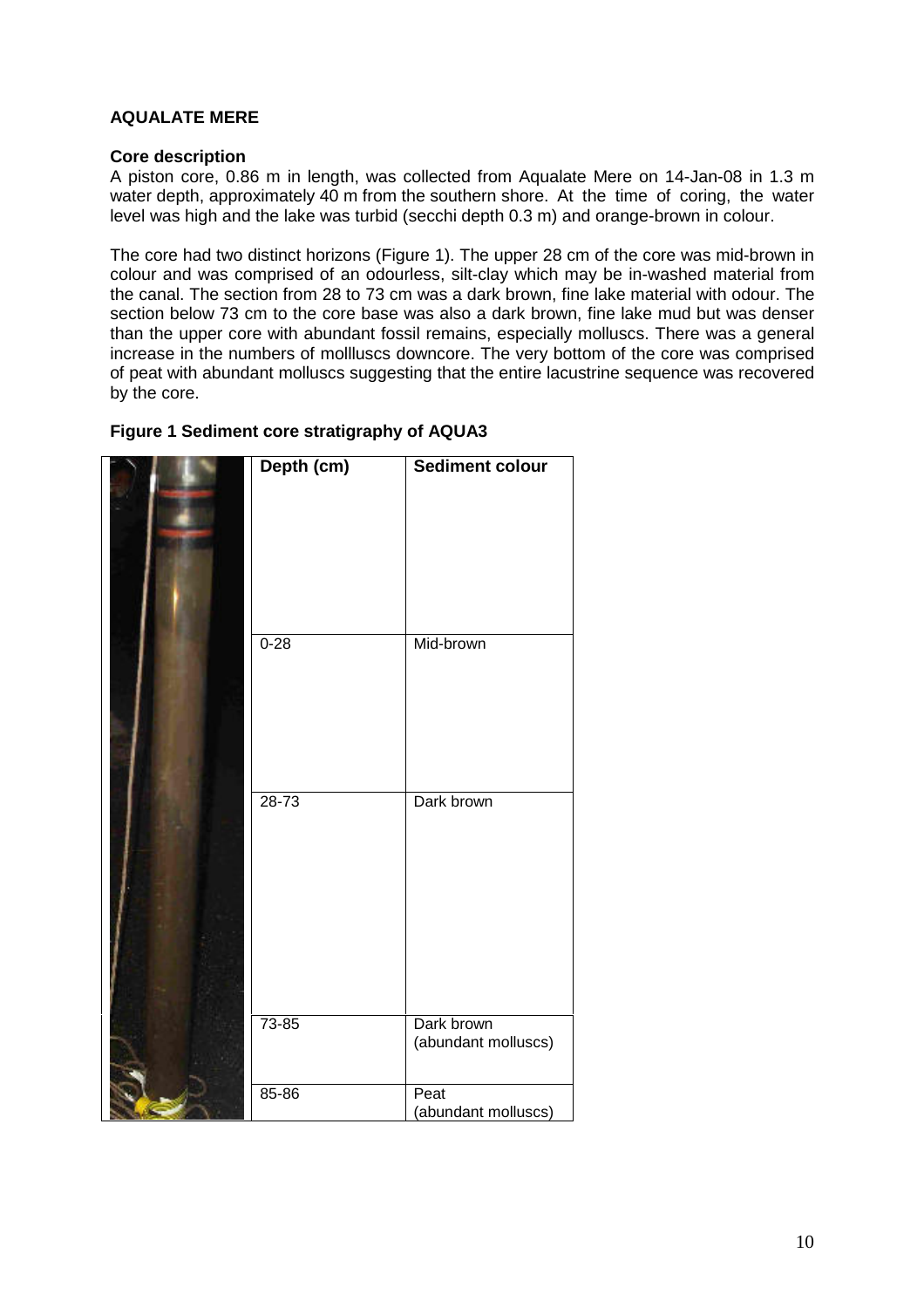#### **Stratigraphic analyses**

The core, AQUA3, was relatively dense but organic in the lowermost section below ~73 cm with LOI 550 values of ~30% (Figure 2). Above this was a highly organic layer extending from ~58-73 cm with LOI 550 values of ~50%. Subsequently, the organic matter content gradually declines upwards through the core before stabilising at low LOI 550 values of 10- 15% in the upper 25 cm. The uppermost 25 cm has relatively high DW values of 25-30% and higher percentage carbonate than the lower core with LOI 950 values reaching a maximum of 27% at the surface.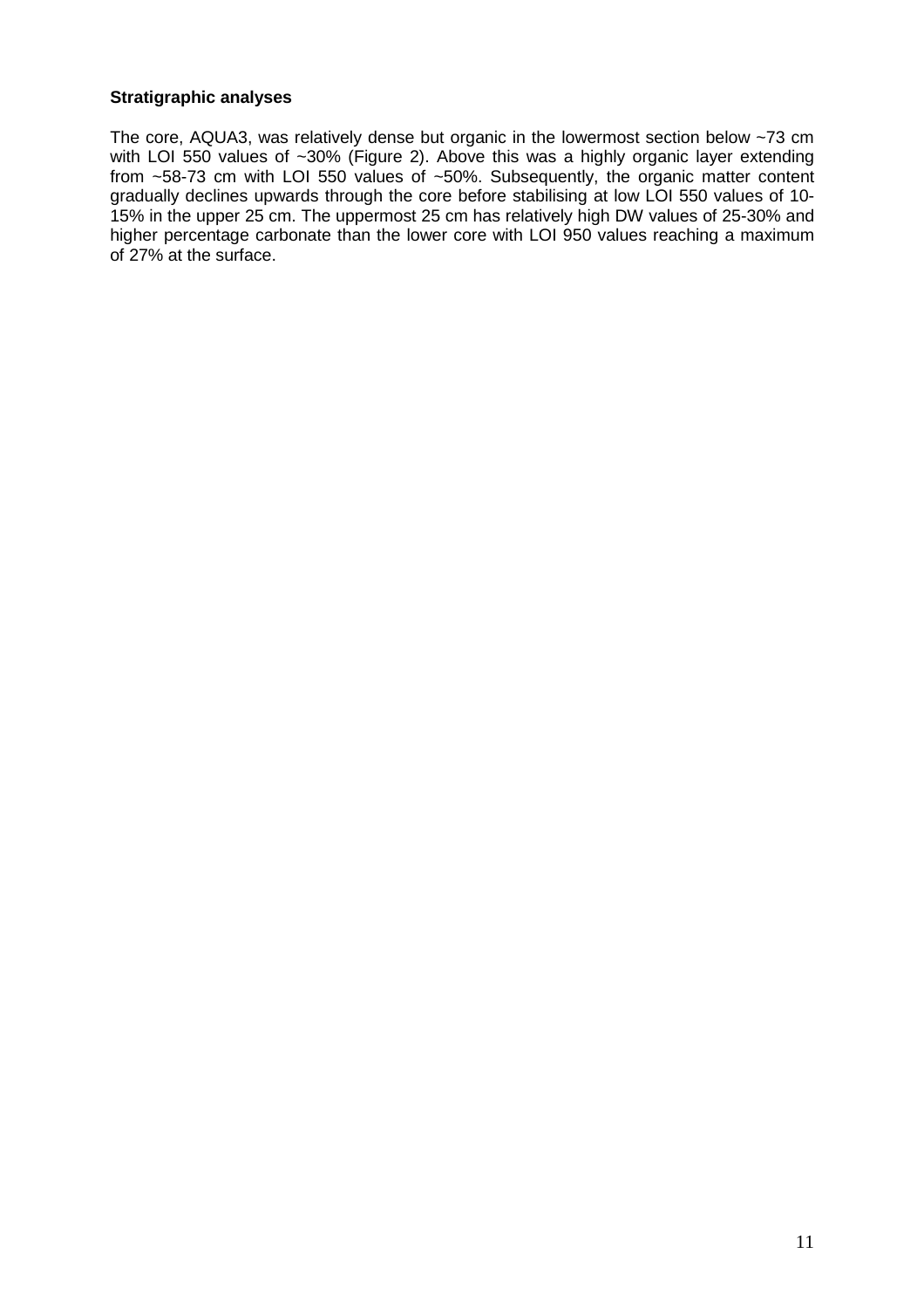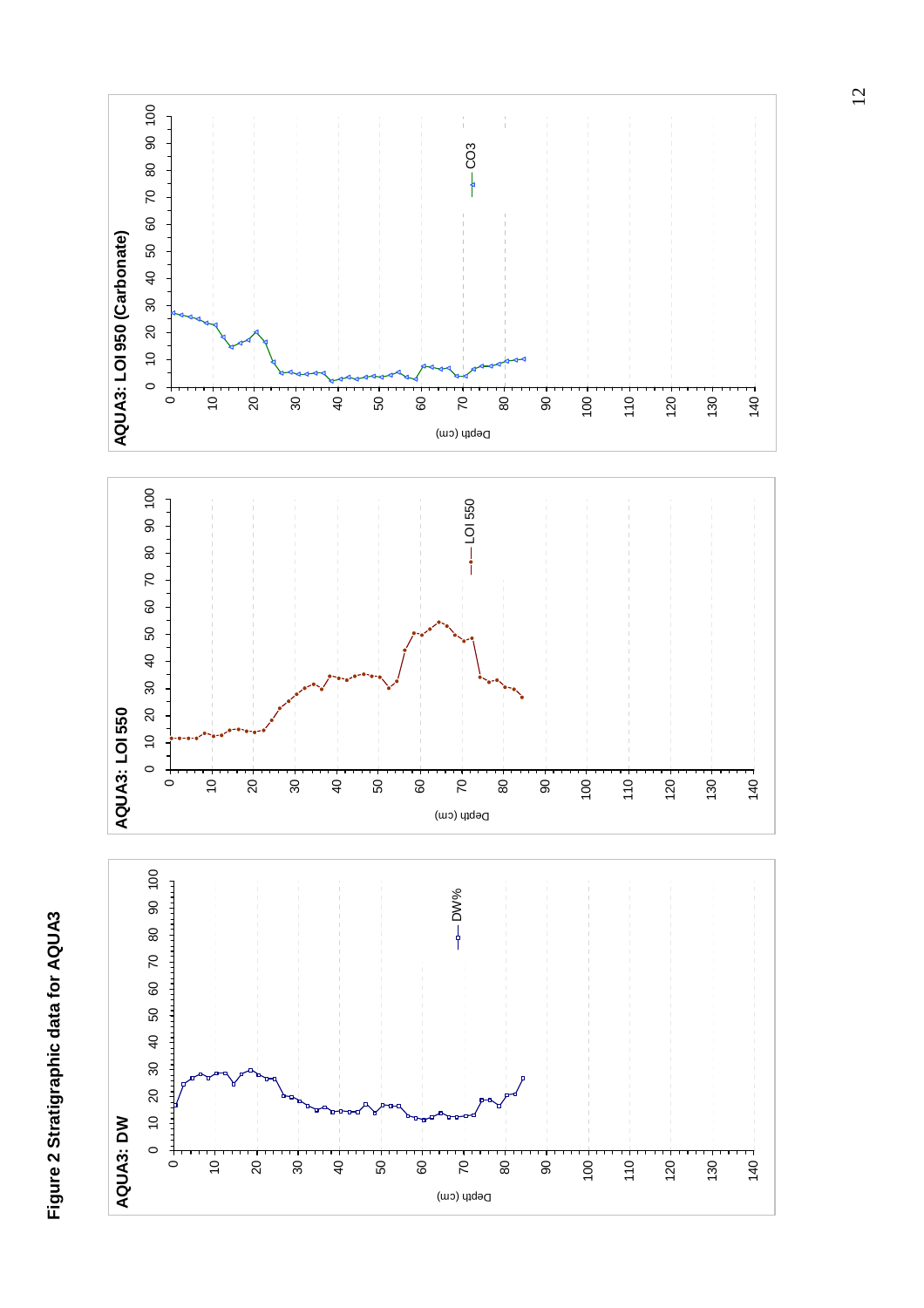#### **Spheroidal carbonaceous particle analysis**

The SCP profile from AQUA3 is rather irregular with a series of peaks and troughs throughout (Table 2, Figure 3). The first presence of SCPs occurs at 27-28 cm while the peak concentration of almost 4000 gDM<sup>-1</sup> occurs at 13-14cm. It seems likely that this SCP profile does not represent the full industrial record of deposition since 1850, but rather is truncated at a point where SCP concentrations fall below the analytical detection limit. This is quite common in sediment cores of rapid accumulation or where sediment accumulation is less consistent.

#### **Table 2 SCP concentrations for AQUA3 Figure 3 SCP profile for AQUA3**

| Mean depth | SCP conc         | 90% C.L.         |                                                   |
|------------|------------------|------------------|---------------------------------------------------|
| (cm)       | $(gDM^{-1})$     | $(gDM^{-1})$     | 0                                                 |
| 0.5        | 1619             | 600              | 2                                                 |
| 1.5        | 944              | 534              | 4<br>6                                            |
| 3.5        | 2211             | 969              | 8                                                 |
| 5.5        | 2507             | 929              | 10                                                |
| 7.5        | 589              | 408              | 12<br>14                                          |
| 9.5        | 2321             | 928              | 16                                                |
| 11.5       | 691              | 479              | 18                                                |
| 13.5       | 3813             | 1036             | Sediment depth (cm)<br>20                         |
| 15.5       | 1893             | 927              | 22<br>24                                          |
| 17.5       | 1362             | 597              | 26                                                |
| 19.5       | 1958             | 858              | 28                                                |
| 21.5       | 2897             | 856              | $30\,$<br>32                                      |
| 23.5       | 1026             | 581              | 34                                                |
| 25.5       | 315              | 309              | 36                                                |
| 27.5       | 327              | 321              | 38                                                |
| 29.5       | $\boldsymbol{0}$ | $\boldsymbol{0}$ | 40<br>42                                          |
| 31.5       | $\overline{0}$   | $\boldsymbol{0}$ | 44                                                |
| 33.5       | $\theta$         | $\boldsymbol{0}$ | 46                                                |
| 35.5       | $\mathbf{0}$     | $\boldsymbol{0}$ | 48                                                |
| 39.5       | $\theta$         | $\boldsymbol{0}$ | 50                                                |
| 59.5       | $\mathbf{0}$     | $\boldsymbol{0}$ | 1000<br>2000<br>3000<br>4000<br>5000<br>$\pmb{0}$ |
| 79.5       | 0                | $\boldsymbol{0}$ | SCP Concentration (gDM <sup>-1</sup> )            |

Although the peak concentration is represented only by a single data point, it is clearly higher than any other point on the profile. If we assume that this is the maximum concentration then we can ascribe this the date of 1978  $\pm$  4. Given the sampling resolution this peak could lie between 12 and 15 cm which would provide a mean sediment accumulation rate of 0.4-0.5 cm  $yr<sup>-1</sup>$  for the post-1978 period. Extrapolating this rate would place 1950, the time at which a rapid increase in SCP concentration is usually observed, between 23.5 and 29 cm. The profile would suggest that this feature occurs at ~25 cm indicating a good agreement and suggesting that the sediment accumulation rate in this core is reasonably consistent over the last 50-60 years. This would also imply that the profile is truncated at around this time and that the start of the record occurs where the SCP concentration exceeds the analytical detection limit for the first time as a result of the rapidly increasing deposition of SCPs in the 1950s (Rose et al., 1995). Although it is not possible to provide any further dates below this time from the SCP record this rate would place 1850 between 63 and 79 cm depth. The best available chronology is summarised in Table 3.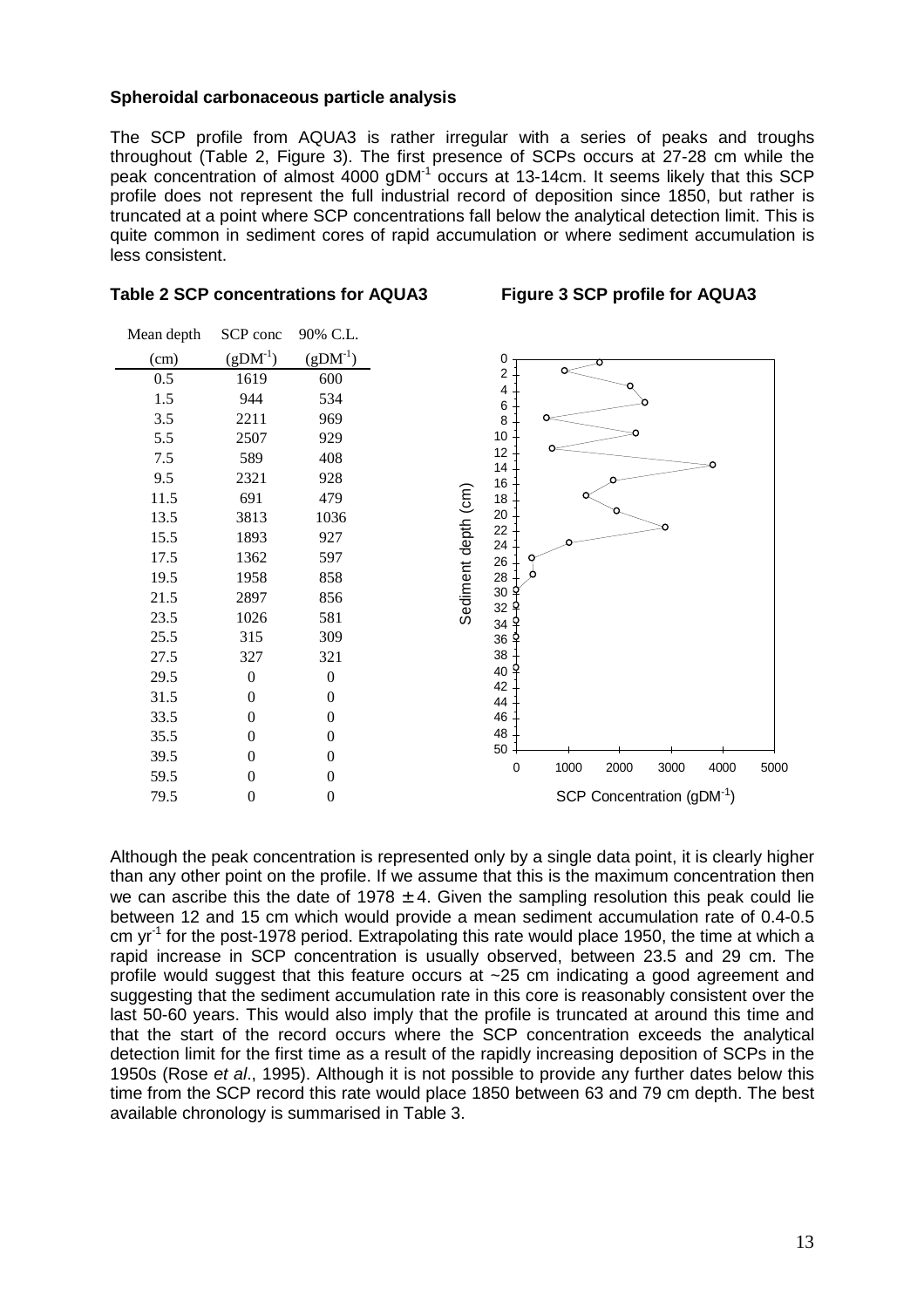| Sediment depth (cm) | Age (Years) | Date          |
|---------------------|-------------|---------------|
| $\theta$            |             | 2008          |
| 5                   | $11 \pm 2$  | $1997 \pm 2$  |
| 10                  | $23 \pm 3$  | $1985 \pm 3$  |
| 15                  | $34 + 4$    | $1974 \pm 4$  |
| 20                  | $45 \pm 5$  | $1963 \pm 5$  |
| 25                  | $56 \pm 8$  | $1952 \pm 8$  |
| 30                  | $68 \pm 10$ | $1940 \pm 10$ |
|                     |             |               |

## **Table 3 The SCP derived chronology for AQUA3**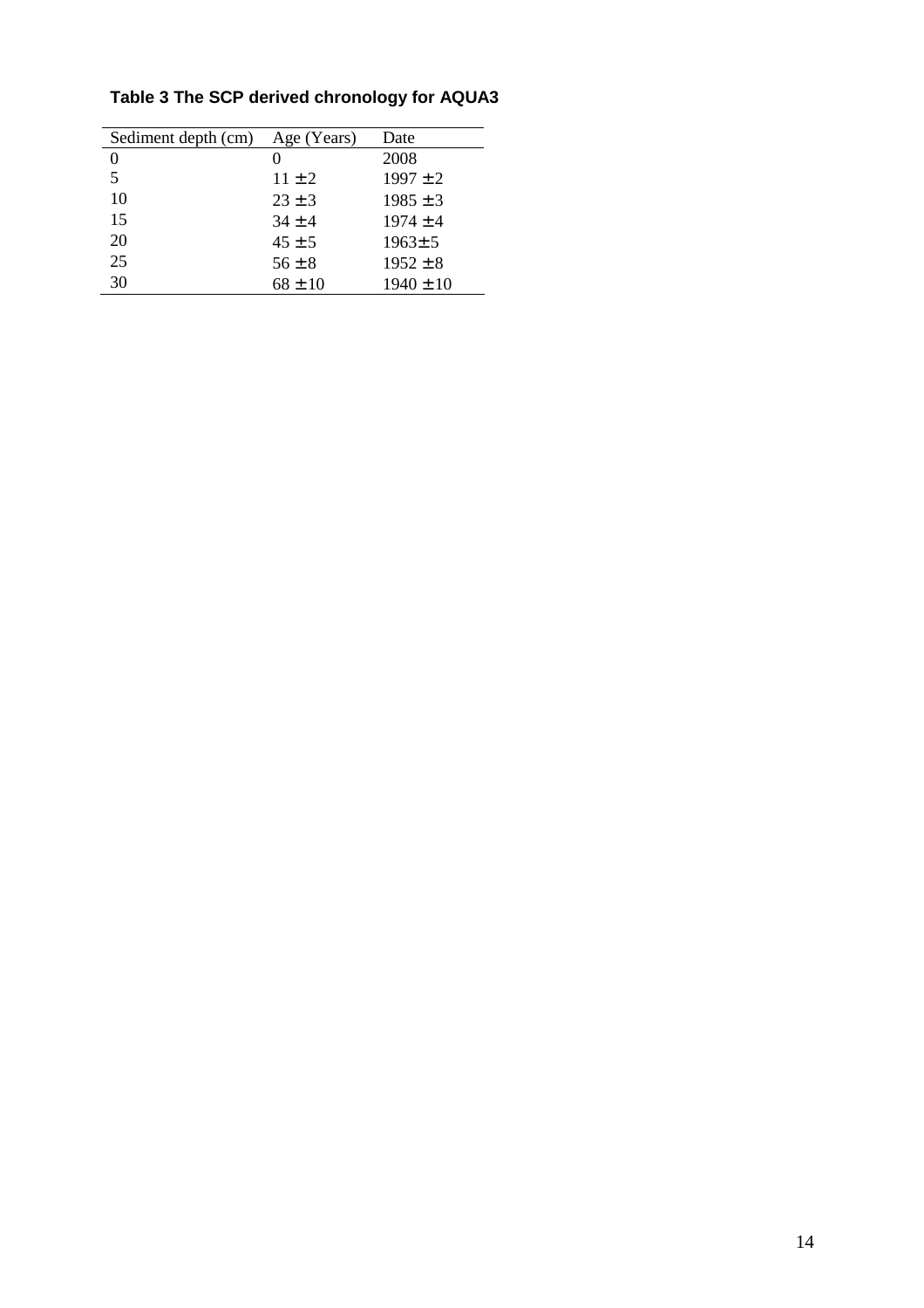#### **HAWES WATER**

#### **Core description**

A piston core, 0.79 m in length, was collected from Hawes Water on 15-Jan-08 in 2.6 m water, approximately 2 m from the shoreline. The coring location was beyond a steep shelf of Chara aculeolata and Potamogeton coloratus and into Nymphaea beds on the east side of lake. Marginal plants included Cladium, Phragmites and Typha angustifolia.

The core had several clear bands (Figure 4). The upper 10 cm was dark grey marl with the section from 10-26 cm being lighter grey in colour. There was a very light grey band at 26-31 cm followed by a return to a light grey marl from 31-53 cm. At 53-59 cm there was another very light grey band with abundant molluscs and slightly coarser grain size before returning to light grey marl with fewer molluscs from 59-62 cm. At 62-66 cm the sediment was dark brown-grey and was rich in molluscs, followed by light grey marl again from 66-77 cm with abundant molluscs and Chara encrustations, and a sulphurous odour. The last section from 77-79 cm was mid-brown in colour and sulphurous, and also contained abundant Chara encrustations. The core was markedly different from another core taken at SD 47698 76651 on the west side of lake which was dark brown in colour throughout.

| Depth (cm) | <b>Sediment colour</b> |
|------------|------------------------|
| $0 - 10$   | Dark grey              |
| 10-26      | Light grey             |
| 26-31      | Very light grey        |
| 31-53      | Light grey             |
| 53-59      | Very light grey        |
| 59-62      | Light grey             |
| 62-66      | Dark brown-grey        |
| 66-77      | Light grey             |
| $77 - 79$  | Mid-brown              |

#### **Figure 4 Sediment core stratigraphy of HAWE2**

#### **Stratigraphic analyses**

The core, HAWE2, was low in organic matter (LOI 550 <10%) and high in carbonate (LOI 950 >50%) throughout with only minor fluctuations in sediment composition (Figure 5). This reflects the carbonate rich nature of the deposits in this marl system.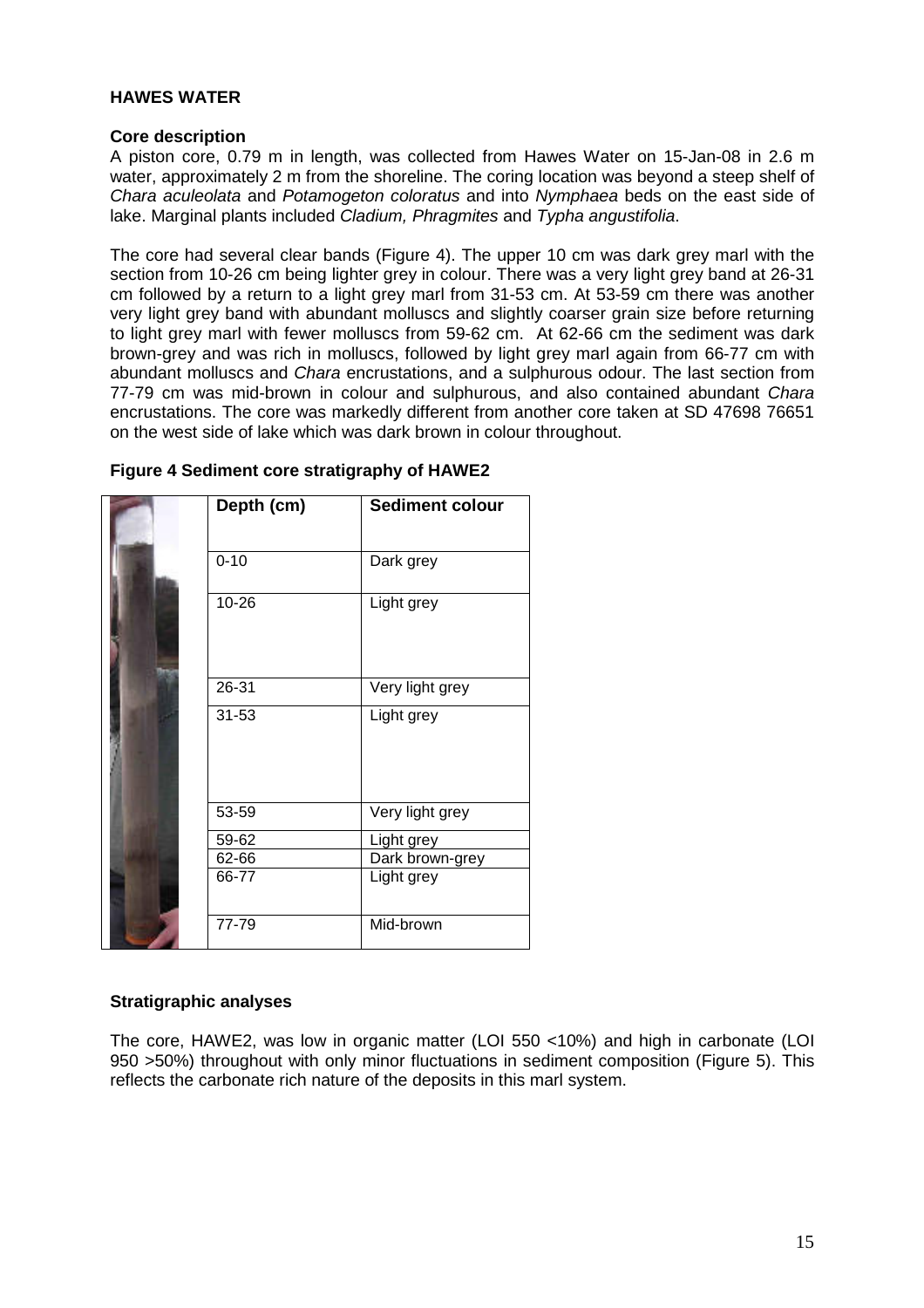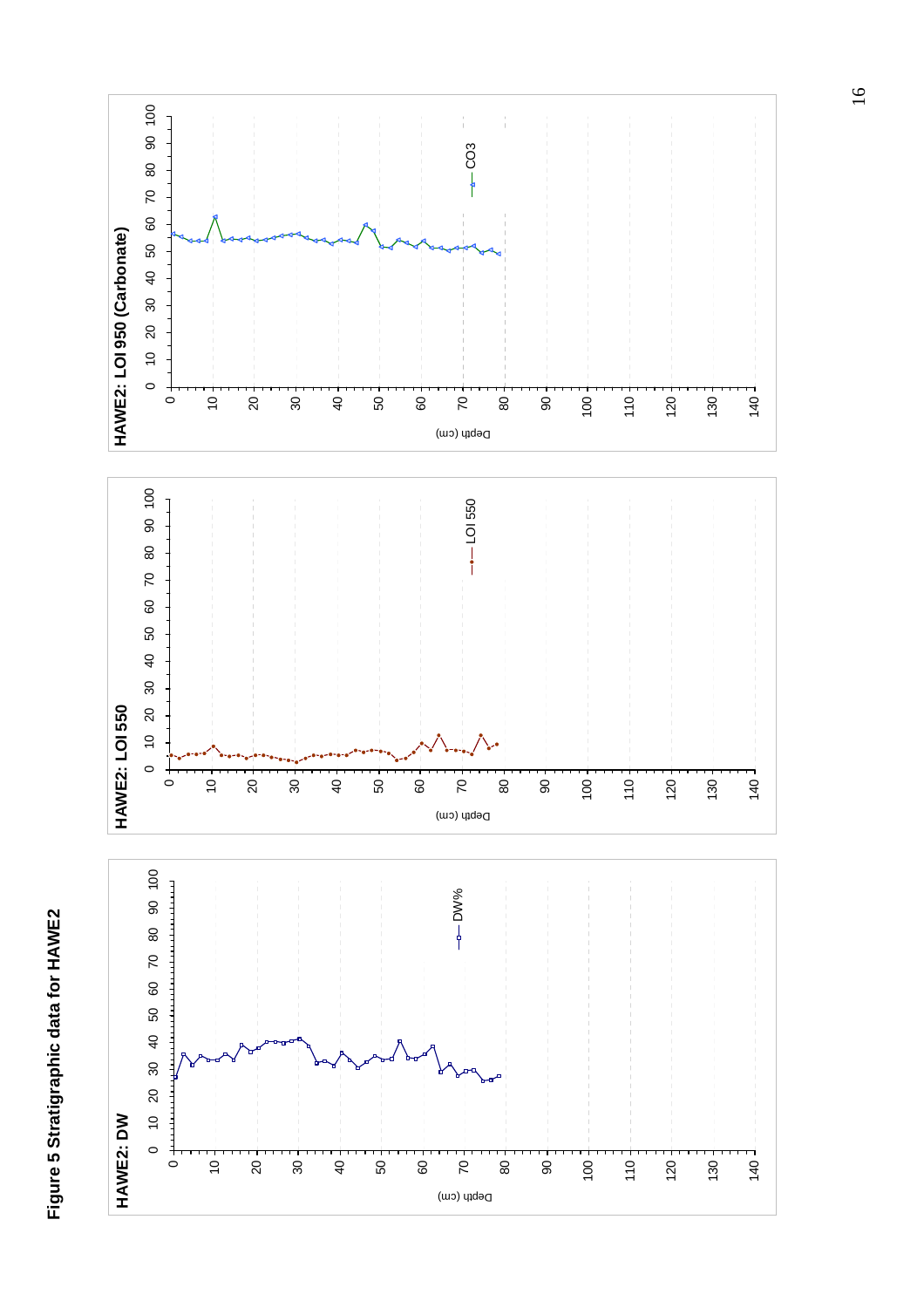#### **Spheroidal carbonaceous particle analysis**

The SCP profile from HAWE2 appears irregular with a series of peaks and troughs (Table 4, Figure 6). The first presence of SCPs occurs at 15-16 cm while a clearly defined peak concentration of over 4300 gDM<sup>-1</sup> occurs at 4-5 cm. As sampling at this point is contiguous we can ascribe the date of  $1978 \pm 2$  to 4-5 cm with reasonable confidence. This indicates a mean sediment accumulation rate over the last 30 years of 0.15 cm yr<sup>-1</sup>.

The rapid increase feature is not obvious and extrapolation of the uppermost sediment accumulation rate would place 1950 at 8-9 cm where no feature representing this appears to occur. If the first presence of SCPs at 15-16 cm represents 1850 then the sediment accumulation rate has doubled in recent decades. While that is quite possible, it seems more likely that the full SCP record is not present in HAWE2 and that it is truncated at some unidentified point in time. Without a rapid increase feature to refine the dating we are unable to estimate when this might have occurred. The best available chronology is therefore that 4- 5 cm represents  $1978 \pm 2$  and that the core above 16 cm is post -1850.

#### **Table 4 SCP concentrations for HAWE2 Figure 6 SCP profile for HAWE2**

| Mean depth | SCP conc  | 90% C.L.  |
|------------|-----------|-----------|
| (cm)       | $(gDM-1)$ | $(gDM-1)$ |
| 0.5        | 367       | 726       |
| 1.5        | 776       | 1064      |
| 3.5        | 1925      | 2470      |
| 4.5        | 4370      | 5884      |
| 5.5        | 440       | 871       |
| 6.5        | 983       | 1946      |
| 7.5        | 2099      | 2827      |
| 8.5        | 942       | 1355      |
| 9.5        | 1491      | 2221      |
| 11.5       | 285       | 564       |
| 12.5       | 1486      | 2081      |
| 13.5       | 189       | 375       |
| 15.5       | 256       | 507       |
| 17.5       | 0         | 0         |
| 19.5       | 0         | 0         |
| 39.5       | 0         | 0         |
| 59.5       | 0         | 0         |
|            |           |           |

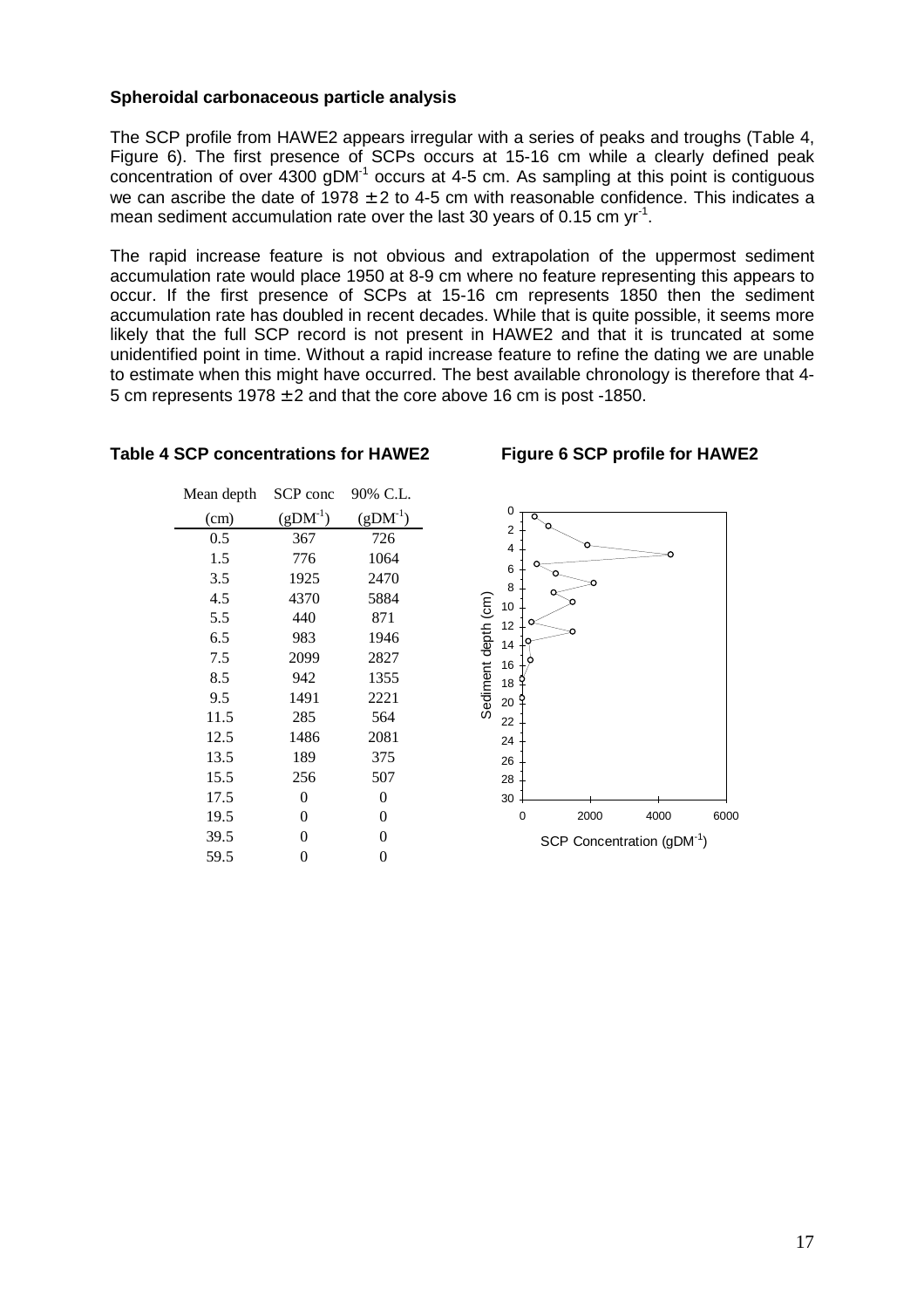#### **CUNSWICK TARN**

#### **Core description**

A piston core, 0.74 m in length, was collected from Cunswick Tarn on 16-Jan-08 in 2.4 m water, approximately 10 m from the shore on the west side of the lake. Marginal vegetation included Phragmites, Salix, Alnus, and beds of Nuphar lutea. Fragments of Elodea canadensis and a fine-leaved Potamogeton (probably berchtoldii) were also seen during coring. The lake is used for wildfowl shooting and has several hides and feeders. There was evidence of trampling and reed cutting.

The core had several visible stratigraphic horizons (Figure 7). The upper 17 cm was dark brown with very few molluscs but the 9-10 cm sample was notably full of root remains. The section from 17-32 cm was also dark brown but contained more molluscs than the upper core. The section 32-55 cm was light brown with abundant molluscs and Chara encrustations. A light grey band seen in the tube at 40-44 cm was not visible when extruding. The lowermost section from 55-74 cm was mid-brown but molluscs were absent and the Chara encrustations disappeared. The basal sample was dense with high clay content and contained fibrous root material.

| Depth (cm) | <b>Sediment colour</b>                                     |
|------------|------------------------------------------------------------|
| $0 - 17$   | Dark brown<br>(few molluscs)                               |
| $17 - 32$  | Dark brown<br>(abundant molluscs)                          |
| $32 - 40$  | Light brown<br>(abundant molluscs and Chara encrustations) |
| 40-44      | Light grey                                                 |
| 44-55      | Light brown<br>(abundant molluscs and Chara encrustations) |
| 55-74      | Mid-brown<br>(molluscs absent, few Chara encrustations)    |

**Figure 7 Sediment core stratigraphy of CUNS1**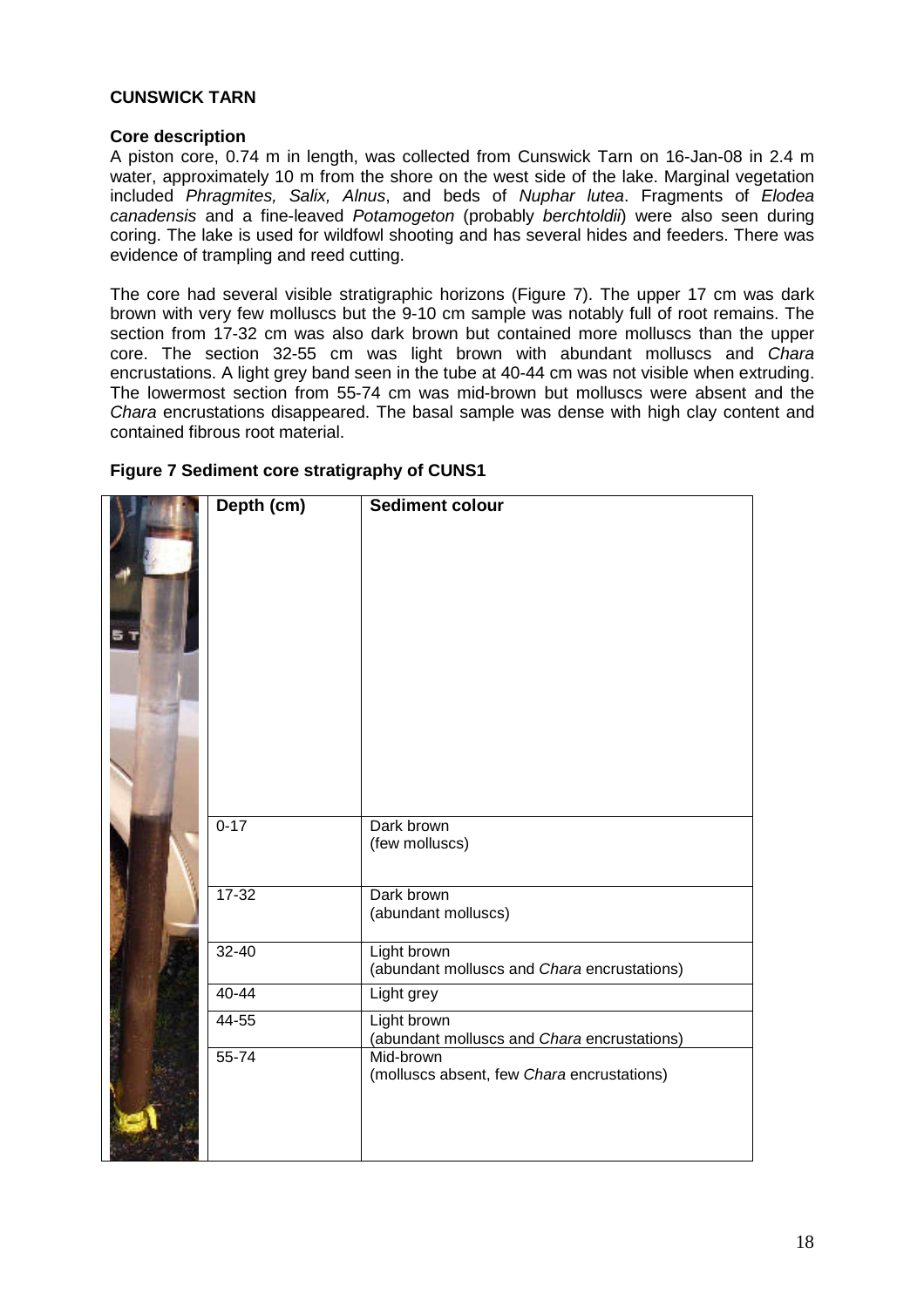#### **Stratigraphic analyses**

The core, CUNS1, was organic in the lower section below ~40 cm with LOI 550 values of  $~1$ -40-50% (Figure 8). Above this was a denser, carbonate rich layer extending from  $~1$ -32-40 cm with LOI 950 values of ~40%, coincident with the section in which abundant molluscs and Chara encrustations were observed during extrusion. In the upper 30 cm of the core, LOI 550 increased gradually to a maximum of  $\sim65\%$  at 20 cm before declining to values of  $\sim40-50\%$ in the uppermost section. Both DW and LOI 950 exhibited a general decrease in the upper 30 cm to values of less than 10%, highlighting the organic nature of the upper core.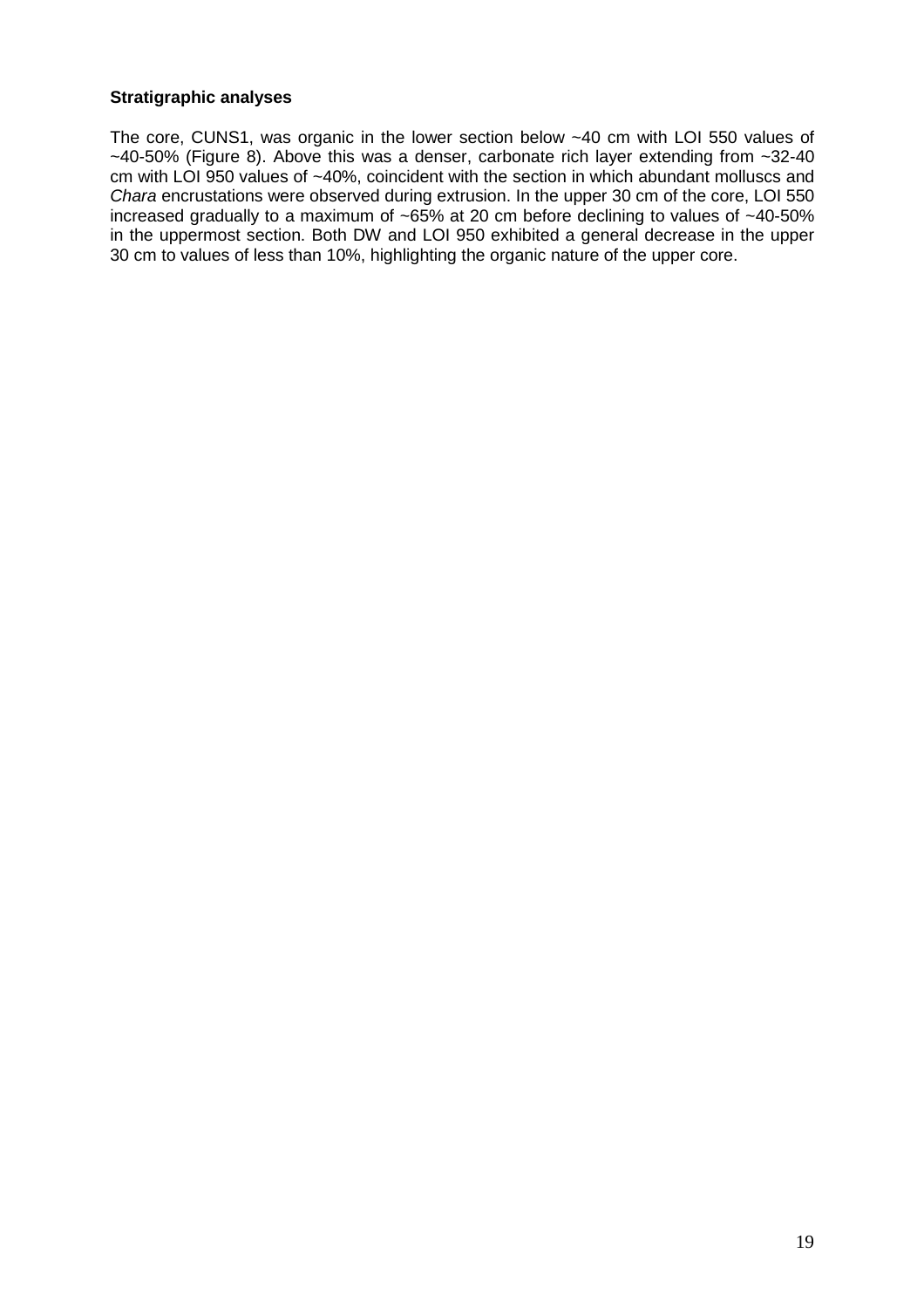## **Figure 8 Stratigraphic data for CUNS1**  Figure 8 Stratigraphic data for CUNS1

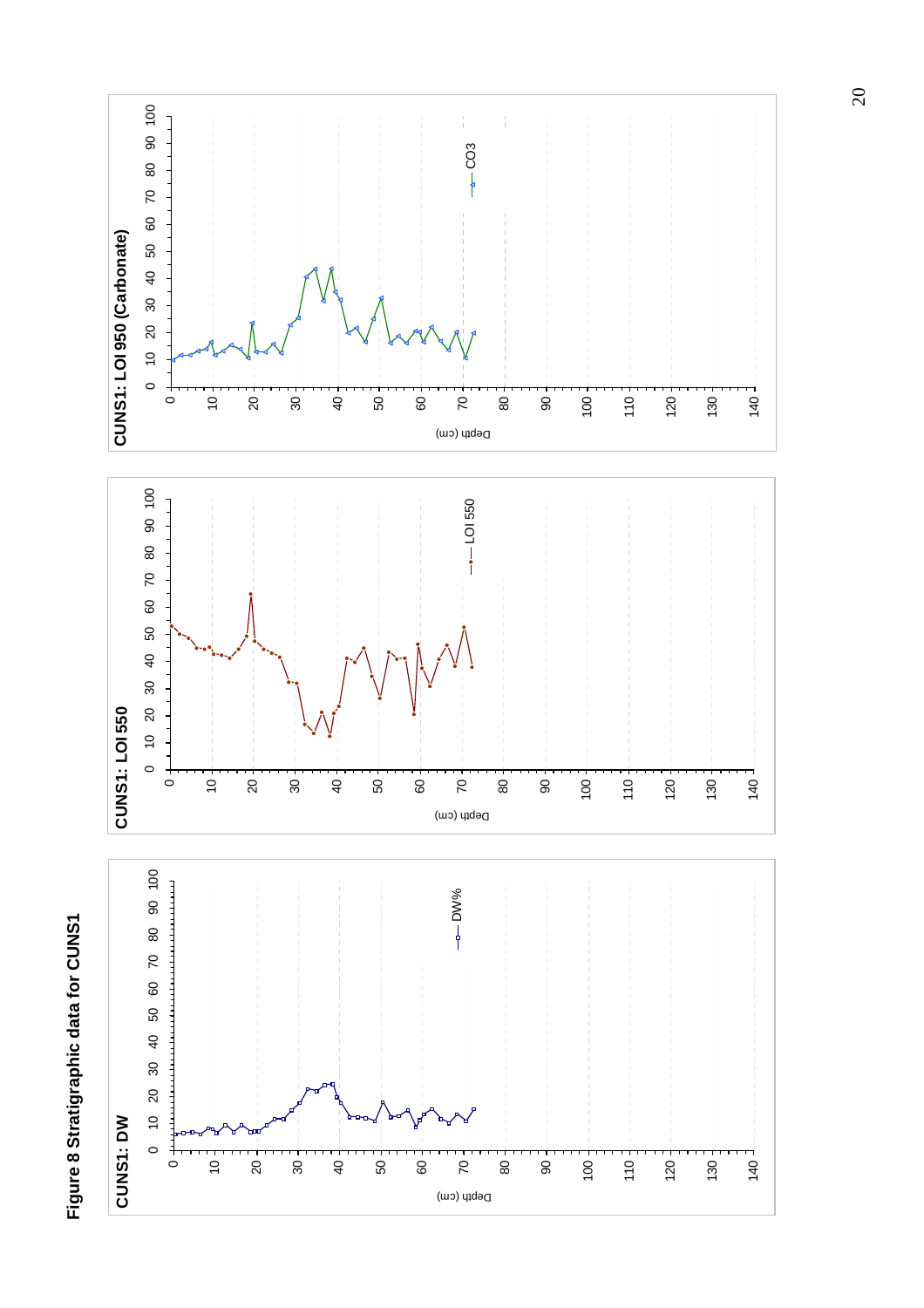#### **Spheroidal carbonaceous particle analysis**

The SCP profile from CUNS1 shows a typical SCP profile with clearly defined peak and rapid increase features (Table 5, Figure 9). The first presence of SCPs occurs at 39-40 cm while the peak concentration of  $7400$  gDM $<sup>1</sup>$  occurs at 7-8 cm. As sampling resolution at this point</sup> is reasonably good we can ascribe the date of 1978  $\pm$  2 to 7-8 cm with reasonable confidence. This indicates a mean sediment accumulation rate over the last 30 years of 0.25 cm yr<sup>-1</sup>. However, extrapolation of this rate would place 1950 at 14-15cm but the feature appears to fall below this depth at 17-19 cm. This indicates that sediment accumulation has not been consistent. If 1950 is ascribed to 17-19 cm then this suggests a mean sediment accumulation rate of 0.34-0.41 cm  $yr^{-1}$  for the period 1950-1978. If the first presence of SCPs at 39-40 cm represents 1850 then the mean sediment accumulation rate between 1850 and 1950 is  $\sim$ 0.215 cm vr<sup>1</sup>. This is slightly less than the rate over the most recent 30 years and suggests a probable gradual increase in sediment accumulation rate over the last ~150 years with a period of more rapid accumulation in the 1950s and 1960s (Table 6).

#### **Table 5 SCP concentrations for CUNS1 Figure 9 SCP profile for CUNS1**

Mean depth SCP conc 90% C.L.

| 1110au acpun |                  |                  |
|--------------|------------------|------------------|
| (cm)         | $(gDM^{-1})$     | $(gDM^{-1})$     |
| 0.5          | 1600             | 784              |
| 1.5          | 1764             | 864              |
| 3.5          | 5839             | 1587             |
| 5.5          | 5675             | 1605             |
| 7.5          | 7400             | 1938             |
| 9.5          | 5500             | 1348             |
| 11.5         | 5409             | 1417             |
| 13.5         | 5656             | 1431             |
| 15.5         | 3513             | 1217             |
| 17.5         | 3779             | 1400             |
| 19.5         | 1421             | 696              |
| 21.5         | 1928             | 945              |
| 25.5         | 1200             | 679              |
| 29.5         | 643              | 445              |
| 33.5         | 357              | 350              |
| 37.5         | 0                | 0                |
| 39.5         | 874              | 605              |
| 41.5         | 0                | $\overline{0}$   |
| 45.5         | 0                | 0                |
| 49.5         | 0                | $\overline{0}$   |
| 53.5         | $\boldsymbol{0}$ | $\boldsymbol{0}$ |
| 57.5         | 0                | 0                |
|              |                  |                  |



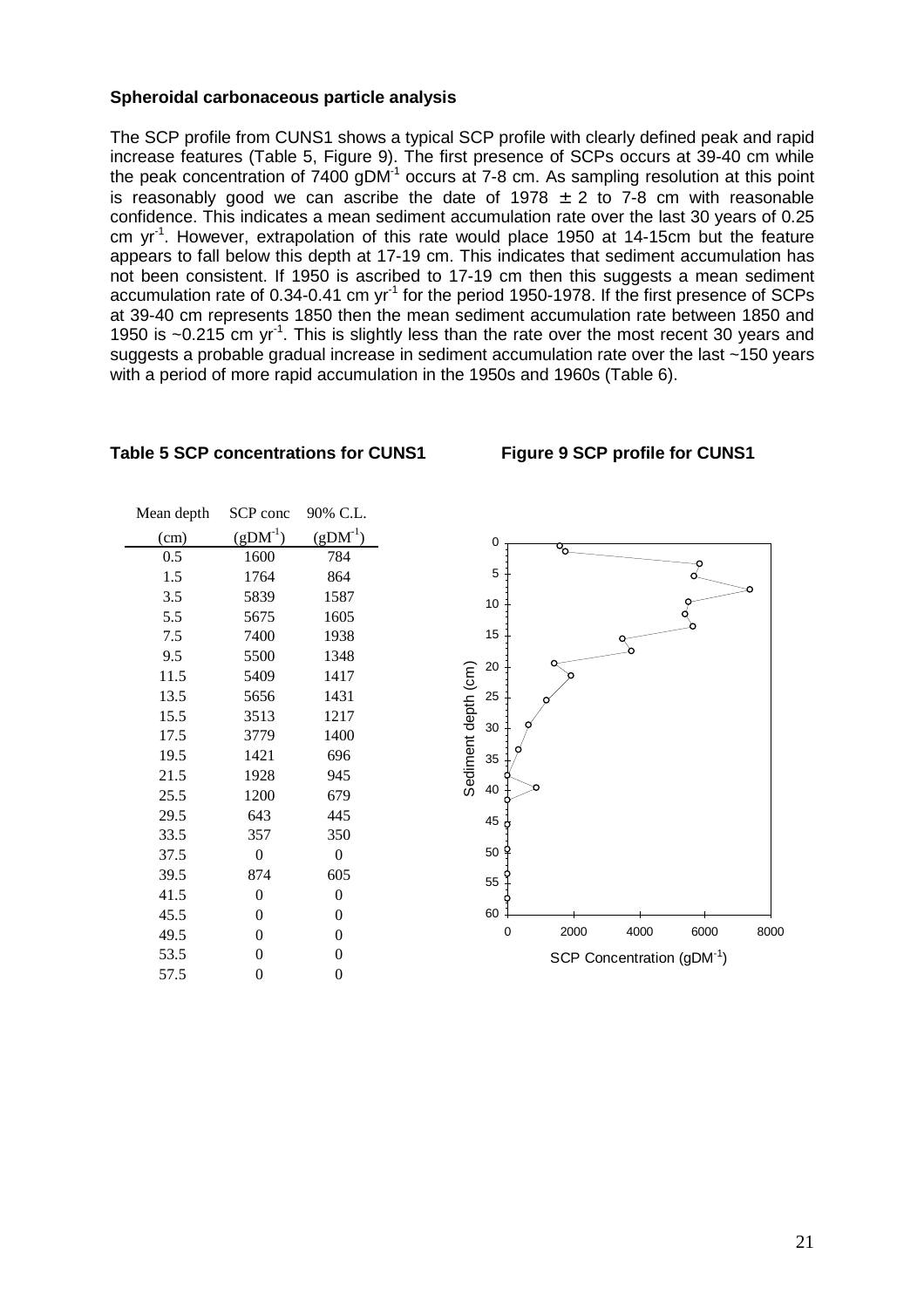| Sediment depth (cm) | Age (Years)  | Date          |
|---------------------|--------------|---------------|
| 0                   | 0            | 2008          |
| 5                   | $20 \pm 2$   | $1988 \pm 2$  |
| 10                  | $37 \pm 3$   | $1971 \pm 3$  |
| 15                  | $51 \pm 4$   | $1957 \pm 5$  |
| 20                  | $64 \pm 8$   | $1944 \pm 8$  |
| 25                  | $87 \pm 10$  | $1921 \pm 10$ |
| 30                  | $110 \pm 15$ | $1898 \pm 15$ |
| 35                  | $133 \pm 20$ | $1875 \pm 20$ |
| 40                  | $155 \pm 25$ | $1853 \pm 25$ |
|                     |              |               |

## **Table 6 The SCP derived chronology for CUNS1**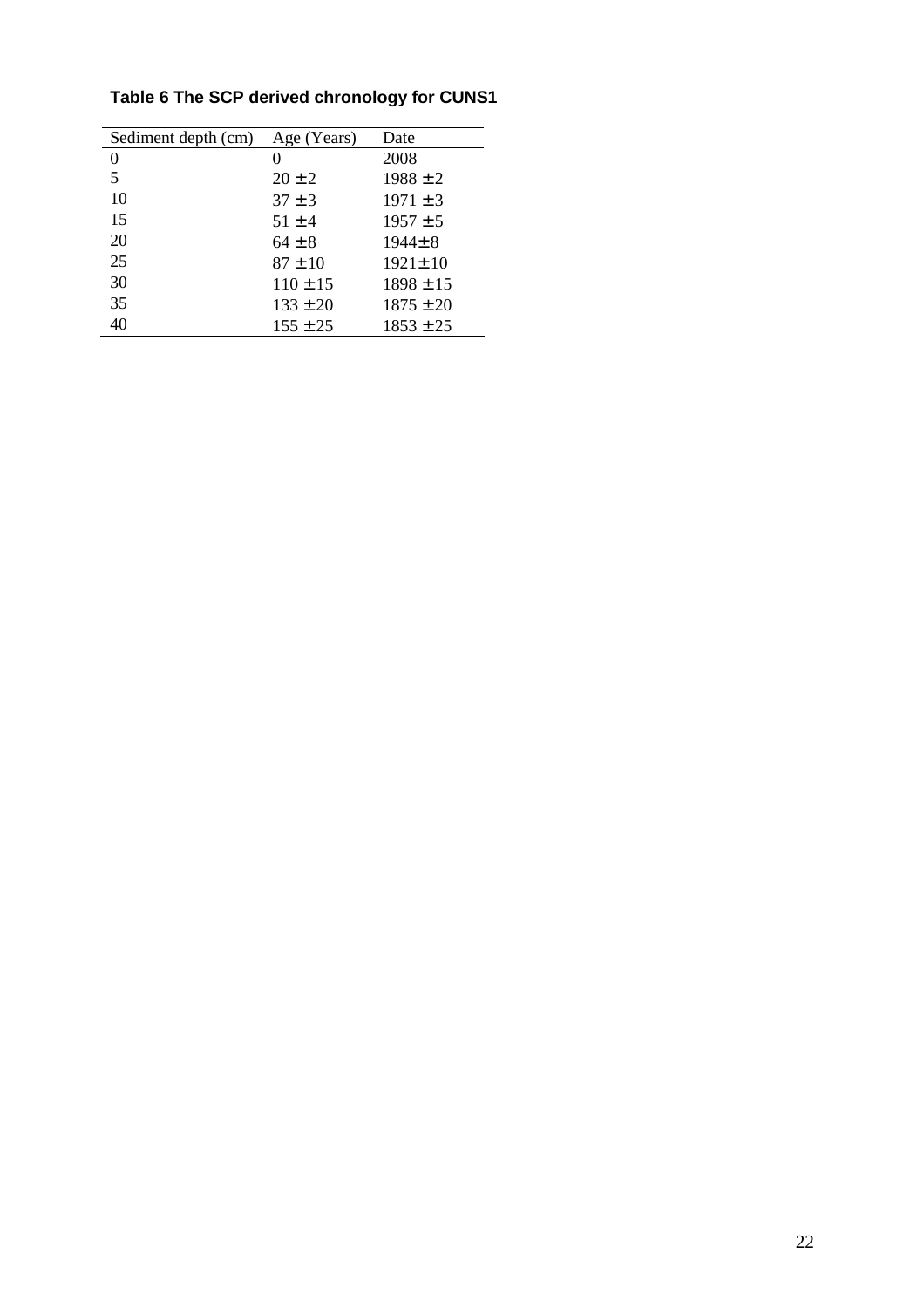#### **OVER WATER**

#### **Core description**

A piston core, 1.35 m in length, was collected from Over Water on 17-Jan-08 in 2.8 m water, approximately 20 m from the shore on the west side of the lake. Marginal vegetation was comprised principally of Phragmites and the submerged taxa Callitriche hamulata and Elodea canadensis were observed during sampling.

The core had two distinct horizons (Figure 10). The upper 80 cm was grey-brown and the section below 80 cm was dark grey and was more consolidated with higher clay content. Two slightly paler layers were observed whilst extruding at ~27 cm and ~97 cm, although these were not clearly visible when the core was in the tube. Chara encrustations were abundant at 127-128 cm.

| Depth (cm) | <b>Sediment colour</b> |
|------------|------------------------|
| $0 - 80$   | Grey-brown             |
| 80-135     | Dark grey              |

#### **Figure 10 Sediment core stratigraphy of OVER1**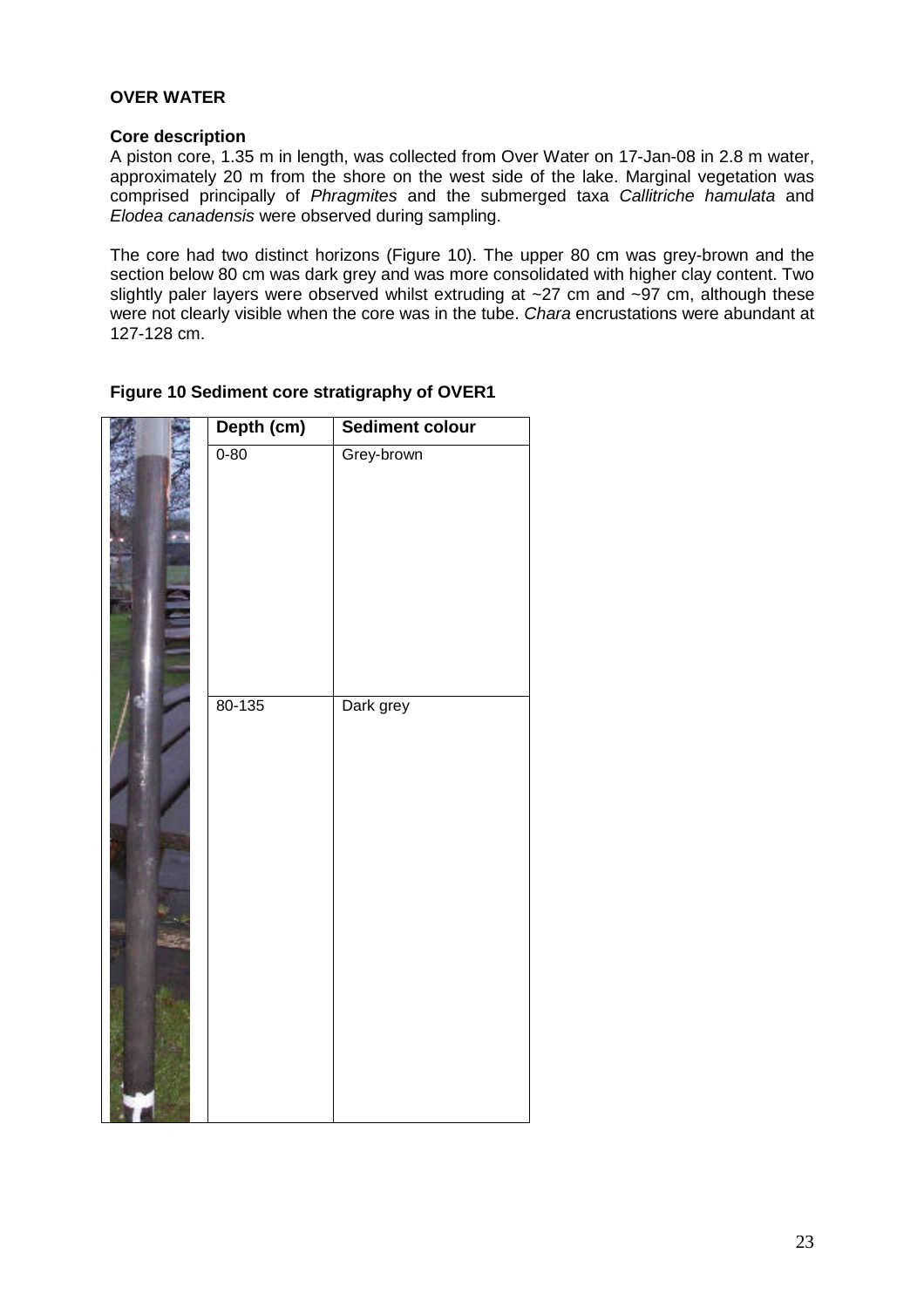#### **Stratigraphic analyses**

The core, OVER1, was relatively inorganic and had low carbonate content (<3%) throughout. LOI 550 values in the lower section, below ~65 cm, were 15% whilst DW values were reasonably high at ~30-40% (Figure 11). Above this the sediment became gradually less consolidated with DW values decreasing to  $~10\%$  and LOI 550 increasing to  $~25\%$  at the surface.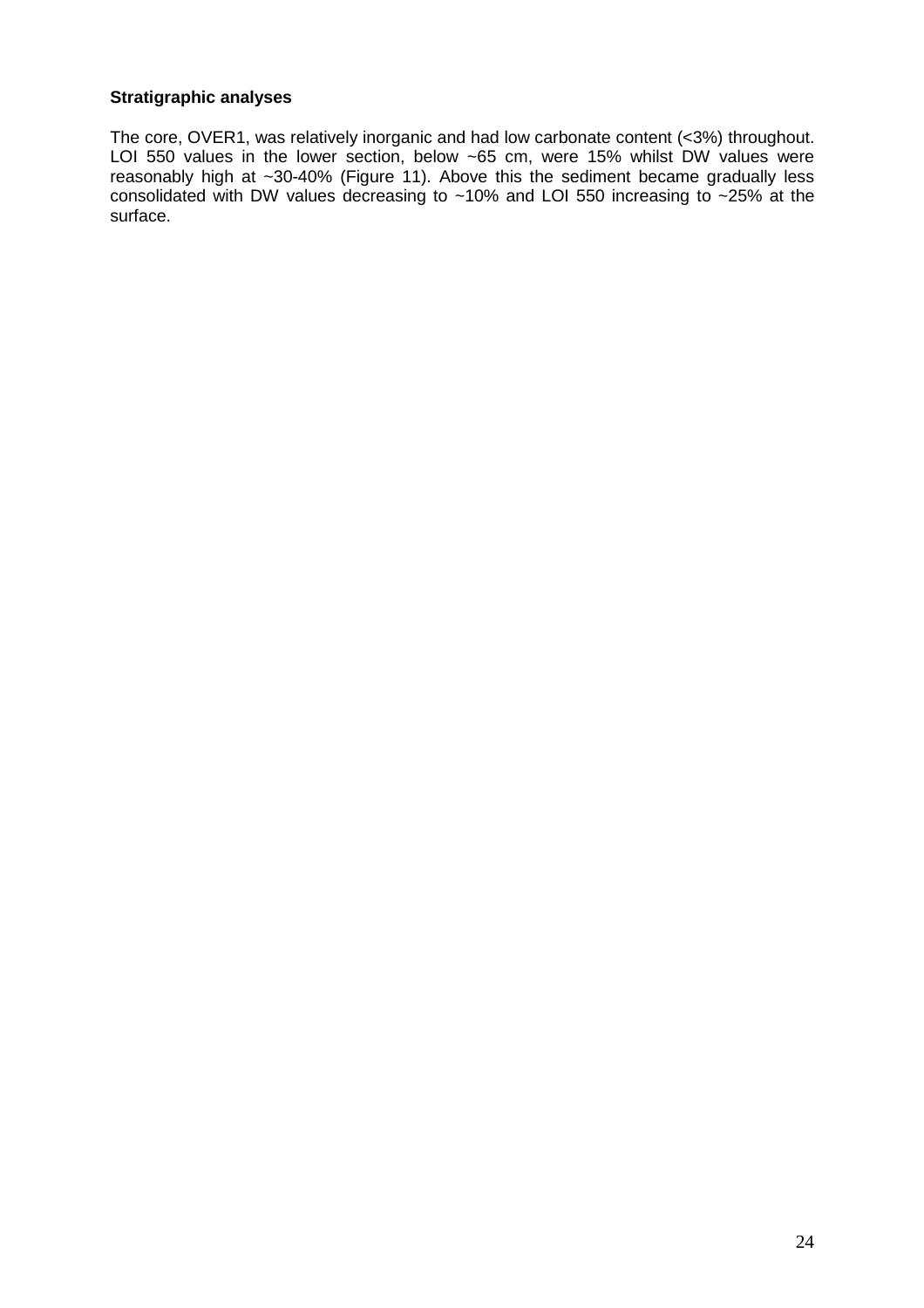

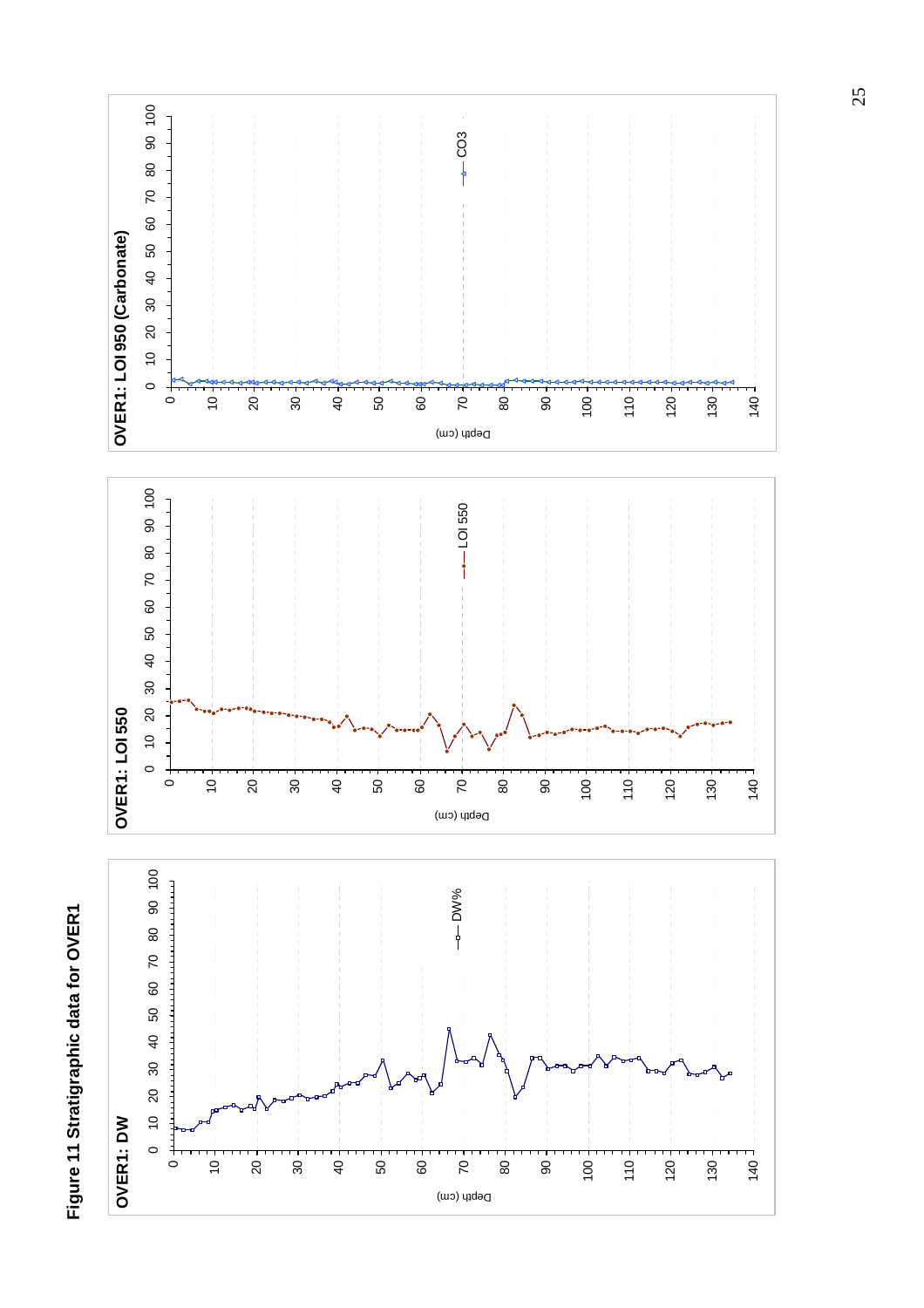#### **Spheroidal carbonaceous particle analysis**

The SCP profile from OVER1 shows a SCP profile with clearly defined peak and rapid increase features (Table 7, Figure 12). The first presence of SCPs occurs at 35-36 cm while the peak concentration of almost  $7000$  gDM $<sup>1</sup>$  occurs at 11-12 cm. It seems likely that this</sup> SCP profile does not represent the full industrial record of deposition since 1850, but rather is truncated at a point where SCP concentrations fall below the analytical detection limit.

If we ascribe the SCP concentration peak at 11-12 cm to 1978  $\pm$  2 then this indicates a mean sediment accumulation rate over the last 30 years of 0.38 cm  $yr<sup>-1</sup>$ . However, the rapid increase feature occurs at ~25 cm indicating that the sediment accumulation rate has not been consistent throughout. Instead this suggests a higher mean sediment accumulation rate between 1950 and 1978 of 0.48 cm  $yr<sup>-1</sup>$ . Both rates indicate that the full SCP profile is truncated and if this earlier rate continues below 1950 then it would imply that the observed SCP record begins in the 1930s. Although it is not possible to provide any further dates below 1950 from the SCP record this rate would place 1850 between 70 and 75 cm depth. The best available chronology is summarised in Table 8.

#### Table 7 SCP concentrations for OVER1 Figure 12 SCP profile for OVER1

| SCP conc         | 90% C.L.         |
|------------------|------------------|
| $(gDM-1)$        | $(gDM-1)$        |
| 1444             | 708              |
| 2163             | 865              |
| 4580             | 1696             |
| 4724             | 1464             |
| 3818             | 1128             |
| 2518             | 933              |
| 6757             | 1770             |
| 5768             | 1413             |
| 5634             | 1531             |
| 4294             | 1331             |
| 4789             | 1355             |
| 5072             | 1572             |
| 3162             | 1095             |
| 1023             | 709              |
| 1170             | 662              |
| 381              | 373              |
| 358              | 351              |
| 1470             | 832              |
| 409              | 401              |
| 0                | 0                |
| $\boldsymbol{0}$ | 0                |
| $\overline{0}$   | $\boldsymbol{0}$ |
| $\boldsymbol{0}$ | $\boldsymbol{0}$ |
| $\overline{0}$   | $\boldsymbol{0}$ |
| $\overline{0}$   | $\overline{0}$   |
| $\overline{0}$   | $\overline{0}$   |
| $\overline{0}$   | 0                |
|                  |                  |

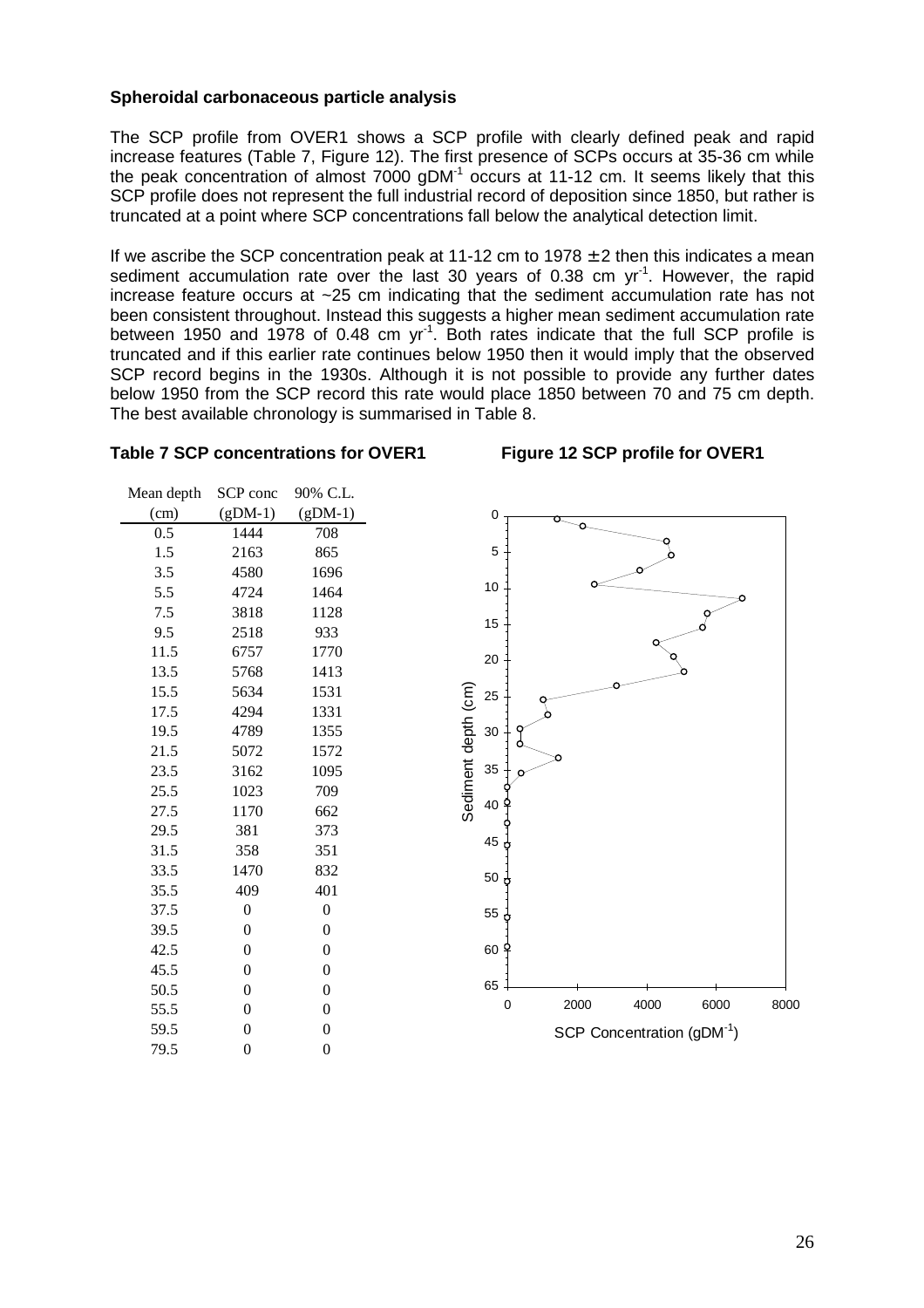| Sediment depth (cm) | Age (Years) | Date          |
|---------------------|-------------|---------------|
| $^{(1)}$            |             | 2008          |
| 5                   | $13 \pm 2$  | $1995 \pm 2$  |
| 10                  | $26 \pm 3$  | $1982 \pm 3$  |
| 15                  | $38 \pm 5$  | $1970 \pm 5$  |
| 20                  | $48 \pm 8$  | $1960 \pm 8$  |
| 25                  | $59 \pm 10$ | $1949 \pm 10$ |
| 30                  | $69 \pm 10$ | $1939 \pm 10$ |
| 35                  | $80 \pm 15$ | $1928 \pm 15$ |

## **Table 8 The SCP derived chronology for OVER1**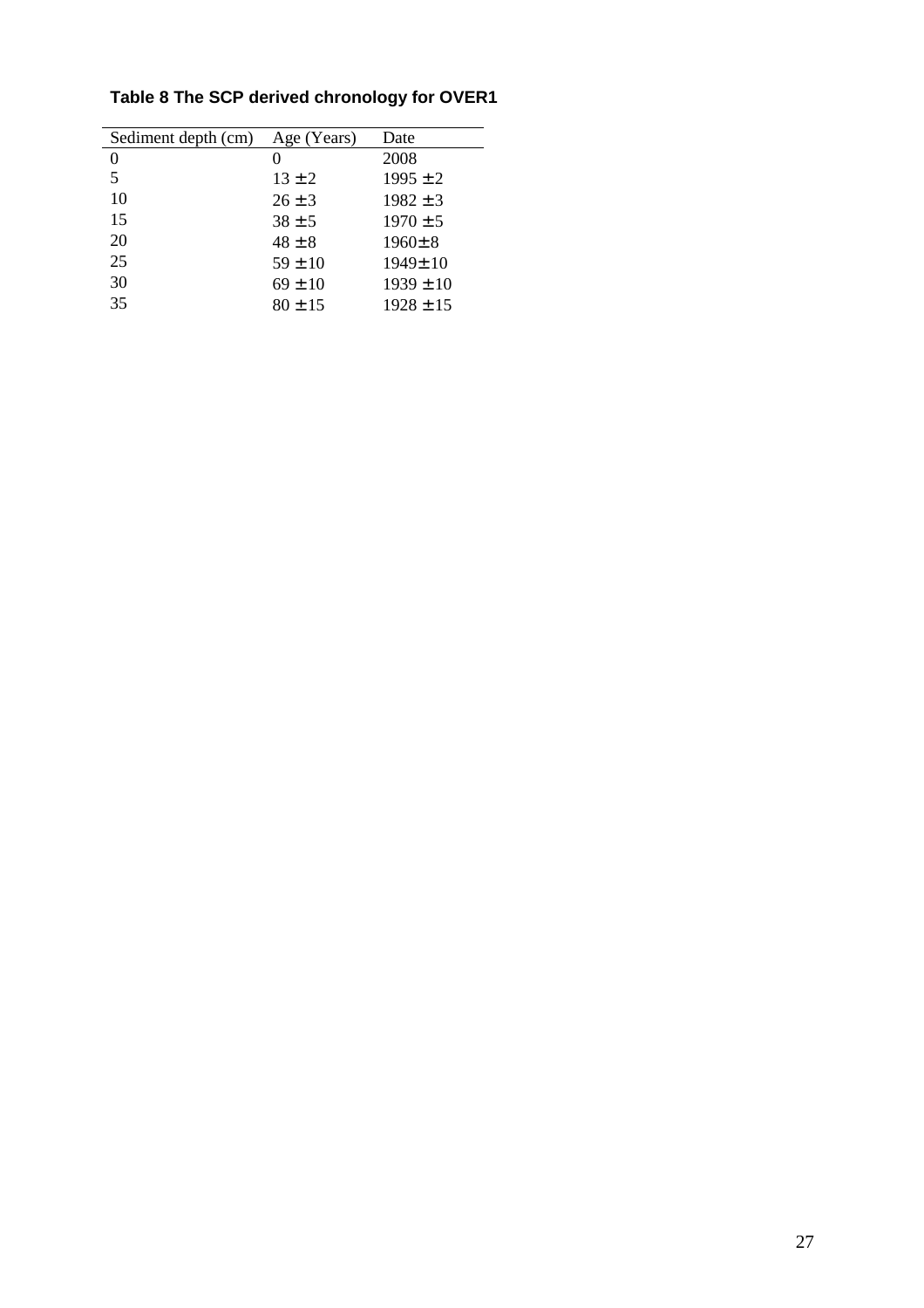#### **SUNBIGGIN TARN**

#### **Core description**

A piston core, 1.35 m in length, was collected from Sunbiggin Tarn on 19-Jan-08 in 2.3 m water depth, approximately 15 m from the shore on the southern side of the lake. At the time of coring, the water level was up by approximately 0.5 m due to recent heavy rainfall. Marginal vegetation was comprised of Typha and Phragmites.

The core had two distinct horizons (Figure 13). The upper 30 cm was mid-brown and the section below 30 cm was lighter greyish brown with a marl-like consistency and was rich in ostracod remains. Chara encrustations were abundant from 86 cm downwards

| Depth (cm) | <b>Sediment colour</b> |
|------------|------------------------|
| $0 - 30$   | Mid-brown              |
| $30 - 135$ | Light greyish brown    |

#### **Figure 13 Sediment core stratigraphy of SUNB3**

#### **Stratigraphic analyses**

Despite marked visible stratigraphy in SUNB3 (Figure 13), the profiles were relatively stable with only modest fluctuations and indicate that there have been no major changes in sediment type throughout the record (Figure 14). The DW values decrease gradually from ~30 to 10% reflecting the reduced consolidation of the younger sediments. The LOI 550 values fluctuate between ~20 and 35% with the highest organic content in the lowermost (below 95 cm) and uppermost (above 35 cm) sections and somewhat lower values in the mid section. Carbonate content is relatively high with values of ~20-30%, the lowest values occurring in the upper 30 cm.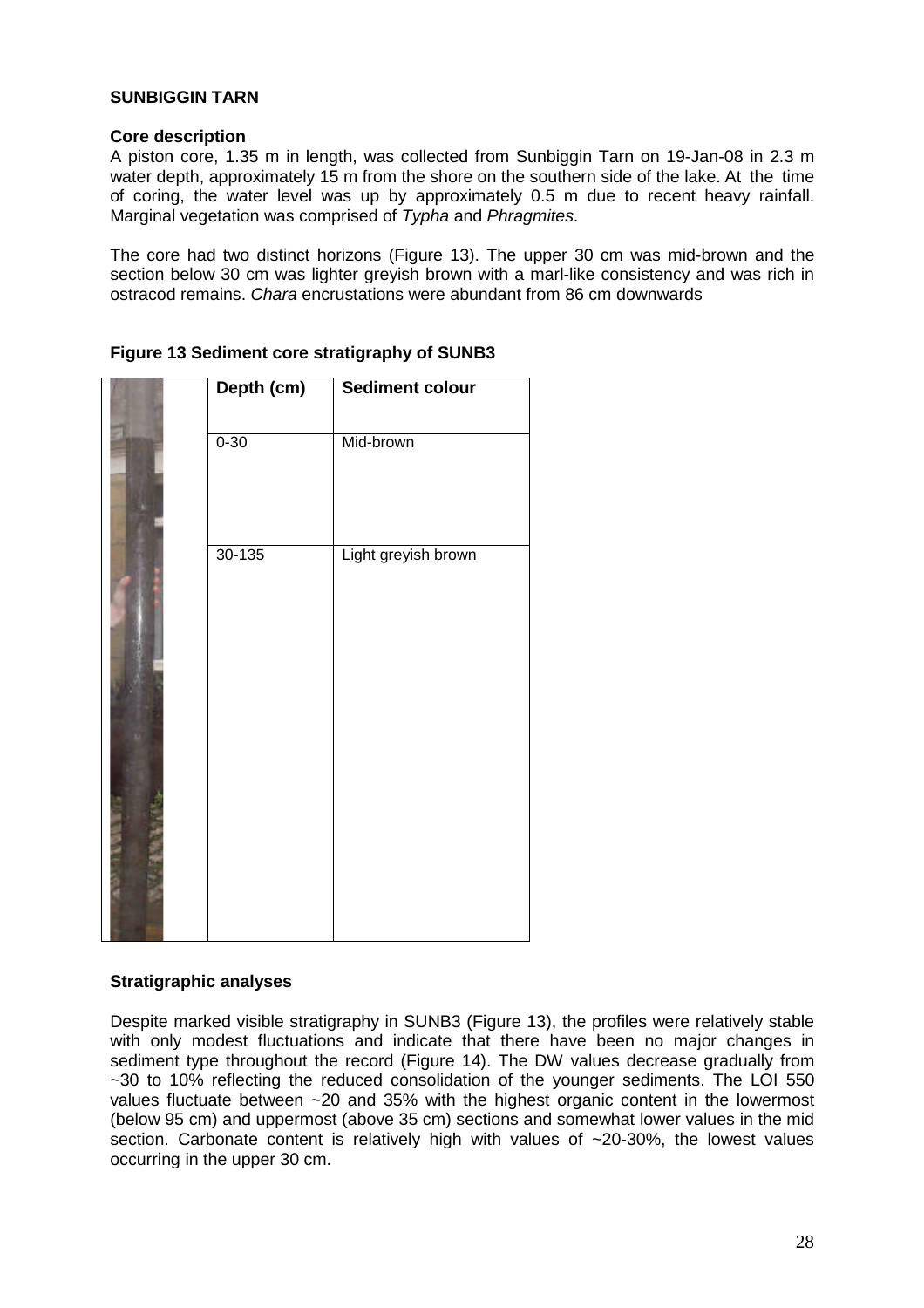# Figure 14 Stratigraphic data for SUNB3 **Figure 14 Stratigraphic data for SUNB3**

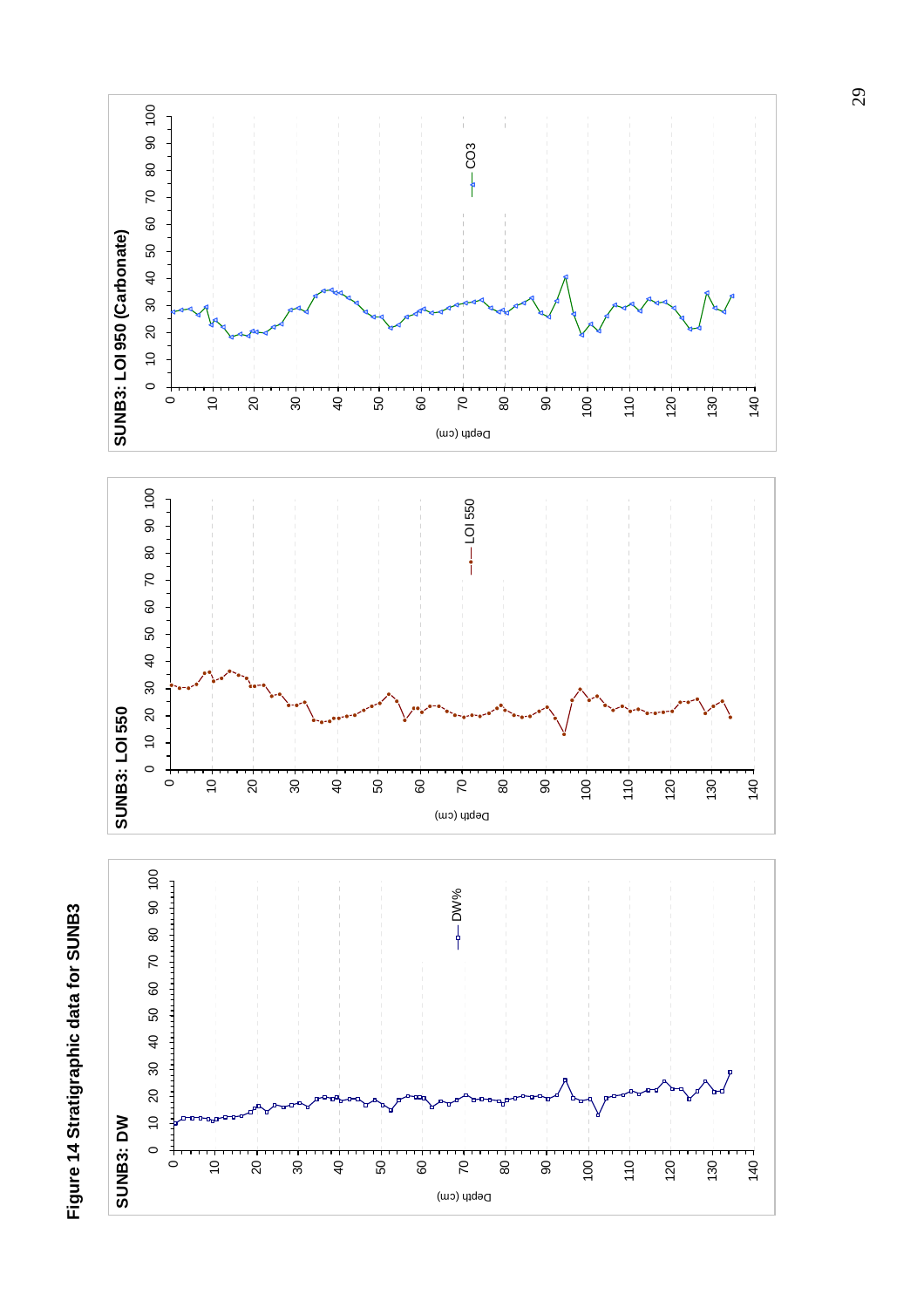#### **Spheroidal carbonaceous particle analysis**

The SCP profile from SUNB3 shows a SCP profile with clearly defined peak of over 4300 gDM<sup>-1</sup> at 34-35 cm (Table 9, Figure 15). If this peak is ascribed the date of 1978  $\pm$  2 then this indicates a rapid mean sediment accumulation rate of 1.15 cm  $yr^{-1}$  over the last 30 years. Extrapolating this rate would place 1950, the time at which a rapid increase in SCP concentration is usually observed, at ~66 cm. The profile would suggest that this feature probably occurs slightly above this at ~60 cm indicating a mean sediment accumulation rate of  $\sim$ 1.0 cm yr<sup>-1</sup> for the period 1950-1978 and a slight increase in accumulation rate in recent decades. This rapid accumulation rate would also suggest that if it continued below the analysed section then SCPs should still be present at the base of the core at 134-135 cm. However, if accumulation rates reduce further then the full SCP profile may be contained within this core. Further SCP analyses will be undertaken prior to the start of Phase 2 to confirm this. In the meantime, Table 10 summarises the chronology for the 0-80 cm section of this core.

| Mean depth | SCP conc  | 90% C.L.  |
|------------|-----------|-----------|
| (cm)       | $(gDM-1)$ | $(gDM-1)$ |
| 0.5        | 344       | 337       |
| 4.5        | 1202      | 589       |
| 9.5        | 0         | 0         |
| 14.5       | 975       | 676       |
| 19.5       | 758       | 525       |
| 24.5       | 790       | 447       |
| 30.5       | 2049      | 898       |
| 34.5       | 4359      | 1068      |
| 37.5       | 3811      | 1078      |
| 39.5       | 1844      | 738       |
| 42.5       | 1573      | 689       |
| 44.5       | 2568      | 890       |
| 47.5       | 934       | 916       |
| 49.5       | 958       | 664       |
| 52.5       | 1975      | 1117      |
| 54.5       | 1173      | 813       |
| 57.5       | 1656      | 1148      |
| 59.5       | 313       | 306       |
| 64.5       | 742       | 514       |
| 70.5       | 624       | 611       |
| 74.5       | 658       | 644       |
| 79.5       | 371       | 364       |
|            |           |           |

#### **Table 9 SCP concentrations for SUNB3 Figure 15 SCP profile for SUNB3**

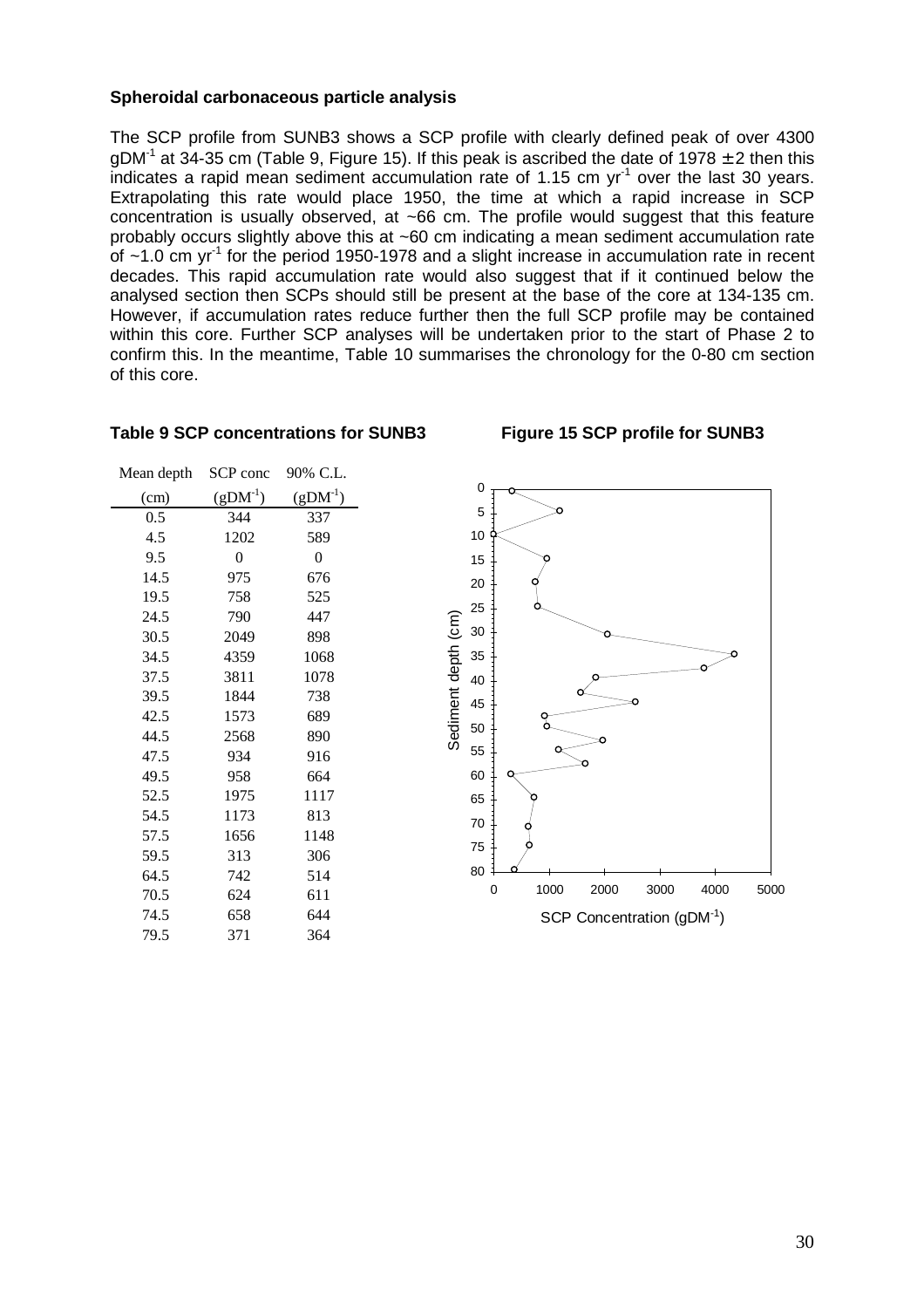| Sediment depth (cm) | Age (Years) | Date          |
|---------------------|-------------|---------------|
| 0                   | 0           | 2008          |
| 10                  | $9 \pm 2$   | $1999 \pm 2$  |
| 20                  | $17 \pm 2$  | $1991 \pm 2$  |
| 30                  | $26 \pm 3$  | $1982 \pm 3$  |
| 40                  | $36 \pm 5$  | $1972 \pm 5$  |
| 50                  | $46 \pm 15$ | $1962 \pm 5$  |
| 60                  | $56 \pm 8$  | $1952 \pm 8$  |
| 70                  | $66 \pm 10$ | $1942 \pm 10$ |
| 80                  | $76 \pm 15$ | $1932 \pm 15$ |

## **Table 10 The SCP derived chronology for SUNB3 (0-80 cm only)**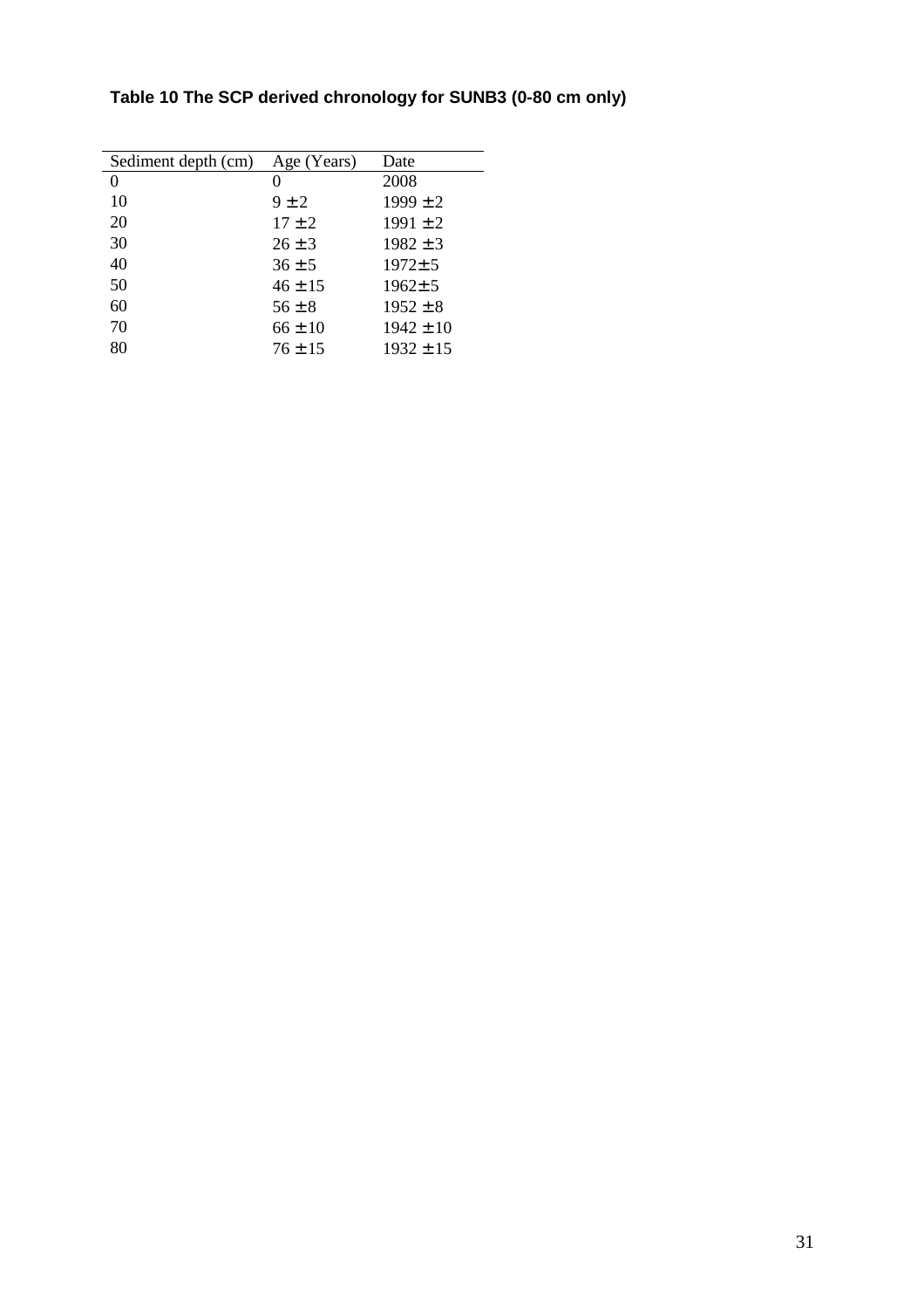#### **SEMER WATER**

#### **Core description**

A piston core, 0.91 m in length, was collected from Semer Water on 19-Jan-08 in 2.95 m water depth, approximately 20 m from the shore on the west side of the lake. At the time of coring, the water level was up by approximately 1.5 to 2 m due to recent heavy rainfall and local flooding and the water was turbid. Marginal vegetation was comprised of Alder carr.

There were three horizons in the core although there was a gradual transition between them rather than distinct layers (Figure 16). The upper 40 cm was mid-brown. This was followed by a greyish-brown section from 40-60 cm with higher clay content although the transition began at around 25 cm. The lower section from 60-91 cm was mid-brown again with lower clay content than the central section.

|  |  |  | Figure 16 Sediment core stratigraphy of SEME3 |  |  |
|--|--|--|-----------------------------------------------|--|--|
|--|--|--|-----------------------------------------------|--|--|

| Depth (cm) | Sediment colour                            |
|------------|--------------------------------------------|
| $0 - 40$   | Mid-brown                                  |
| (> 25)     | (Transition to<br>greyish<br>brown begins) |
| $40 - 60$  | Greyish brown                              |
| $60 - 91$  | Mid-brown                                  |

(NB Bottom of core missing from photograph)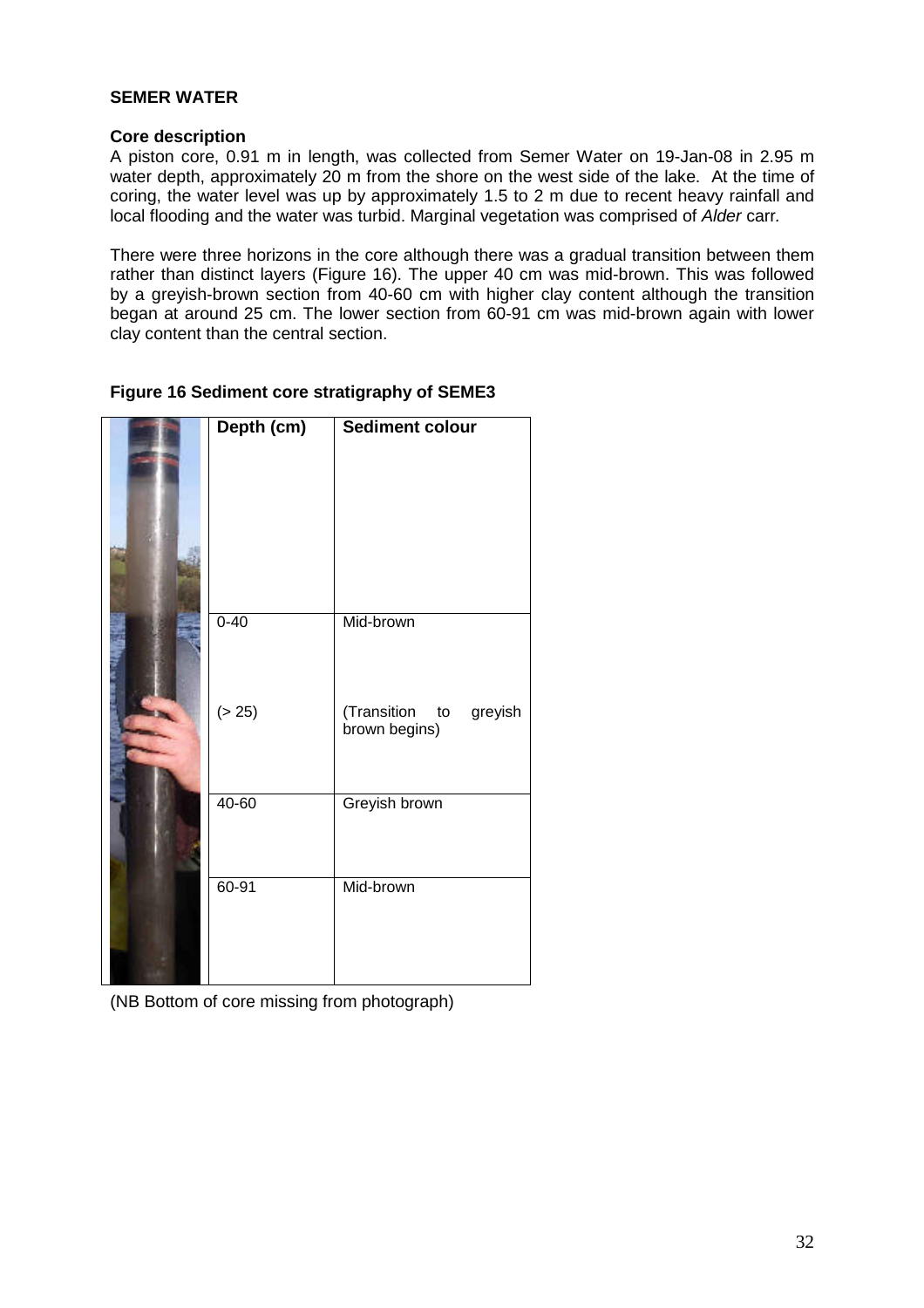#### **Stratigraphic analyses**

The core, SEME3, was inorganic (LOI 550 10-15%) and low in carbonate (LOI 950 < 5%) throughout (Figure 17). There was little change in percentage organic matter although values were at their highest below ~60 cm. The section from ~65-80 cm had lower DW values (~45%) than the samples below or above it, owing to the higher organic content in this part of the core. The DW values declined steadily from a maximum of  $~60\%$  at 55 cm to  $~30\%$  at the surface, reflecting the lower density of the upper sediments.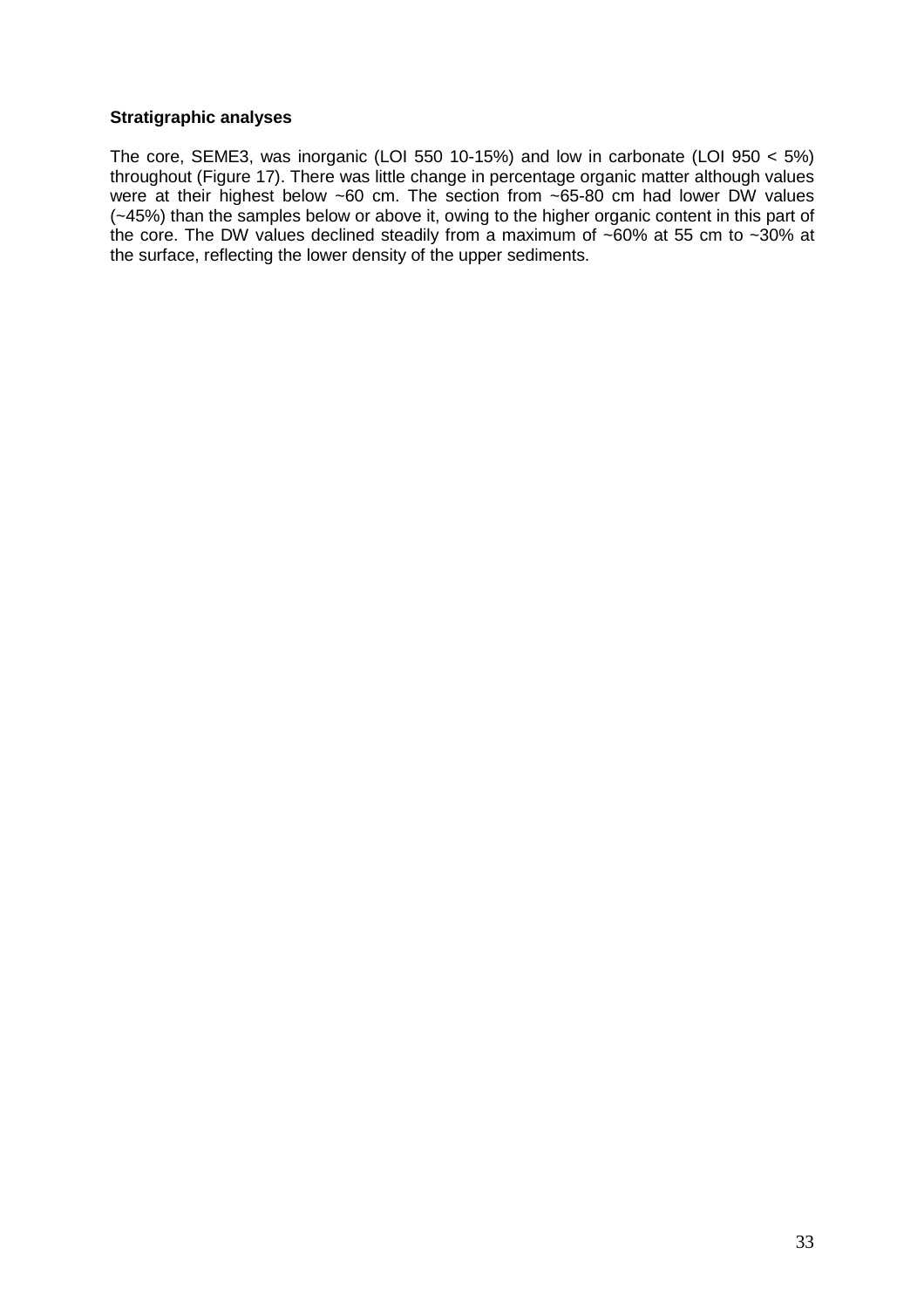

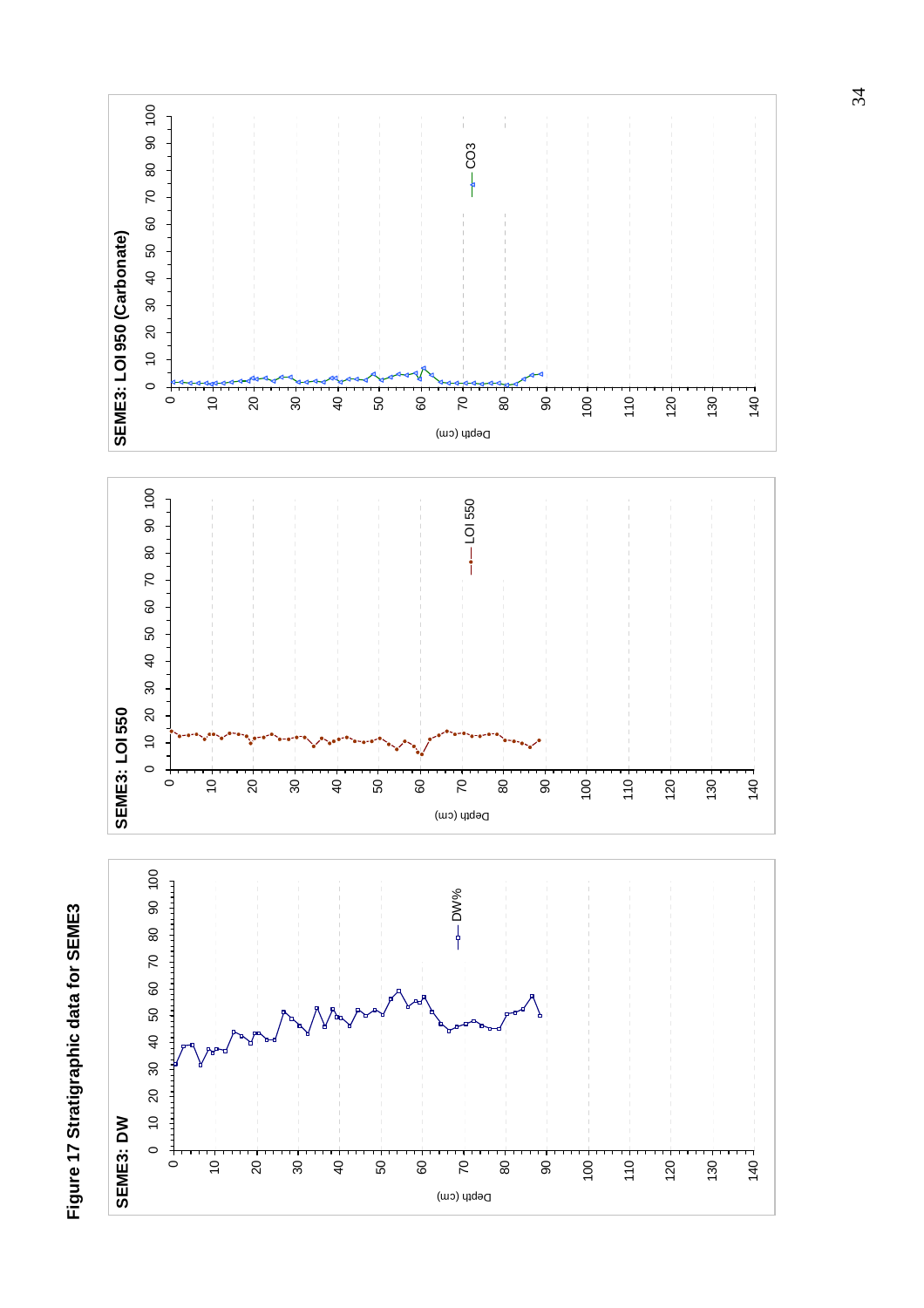#### **Spheroidal carbonaceous particle analysis**

The SCP profile in SEME3 is highly irregular and fragmentary suggesting an incomplete record and possibly discontinuous sedimentation (Table 11, Figure 18). The first presence of SCPs occurs at 11-12 cm and the maximum concentration of almost 2000 gDM<sup>-1</sup> occurs at 4-5 cm. If this represents the SCP peak, and it is difficult to be certain, then this would imply a mean sediment accumulation rate of  $\sim 0.15$  cm yr<sup>-1</sup> over the last 30 years. Extrapolating this would place 1950, and an expected rapid increase feature at 8-9 cm. While this is not inconceivable from the profile, the irregular nature of the observed SCP profile makes confidence in this extremely low. It is therefore not possible to provide a chronology for this core. From the presence of SCPs we can be sure that sediment above 13-14 cm is post-1850 and a best estimate would place the mid-late 1970s at 4-5 cm. However, no further dates can be ascribed and even this date should be treated with caution.

| Mean depth | SCP conc       | 90% C.L.         |
|------------|----------------|------------------|
| (cm)       | $(gDM-1)$      | $(gDM-1)$        |
| $0.5\,$    | 889            | 503              |
| 1.5        | 1398           | 969              |
| 2.5        | 1553           | 878              |
| 3.5        | 865            | 599              |
| 4.5        | 1870           | 693              |
| 5.5        | 0              | 0                |
| 6.5        | 892            | 504              |
| 7.5        | 641            | 628              |
| 9.5        | 382            | 374              |
| 11.5       | 0              | 0                |
| 13.5       | 1058           | 518              |
| 15.5       | 0              | 0                |
| 17.5       | 0              | 0                |
| 19.5       | 0              | 0                |
| 39.5       | $\overline{0}$ | $\overline{0}$   |
| 59.5       | 0              | $\boldsymbol{0}$ |
| 79.5       | $\overline{0}$ | 0                |
|            |                |                  |

#### **Table 11 SCP concentrations for SEME3 Figure 18 SCP profile for SEME3**

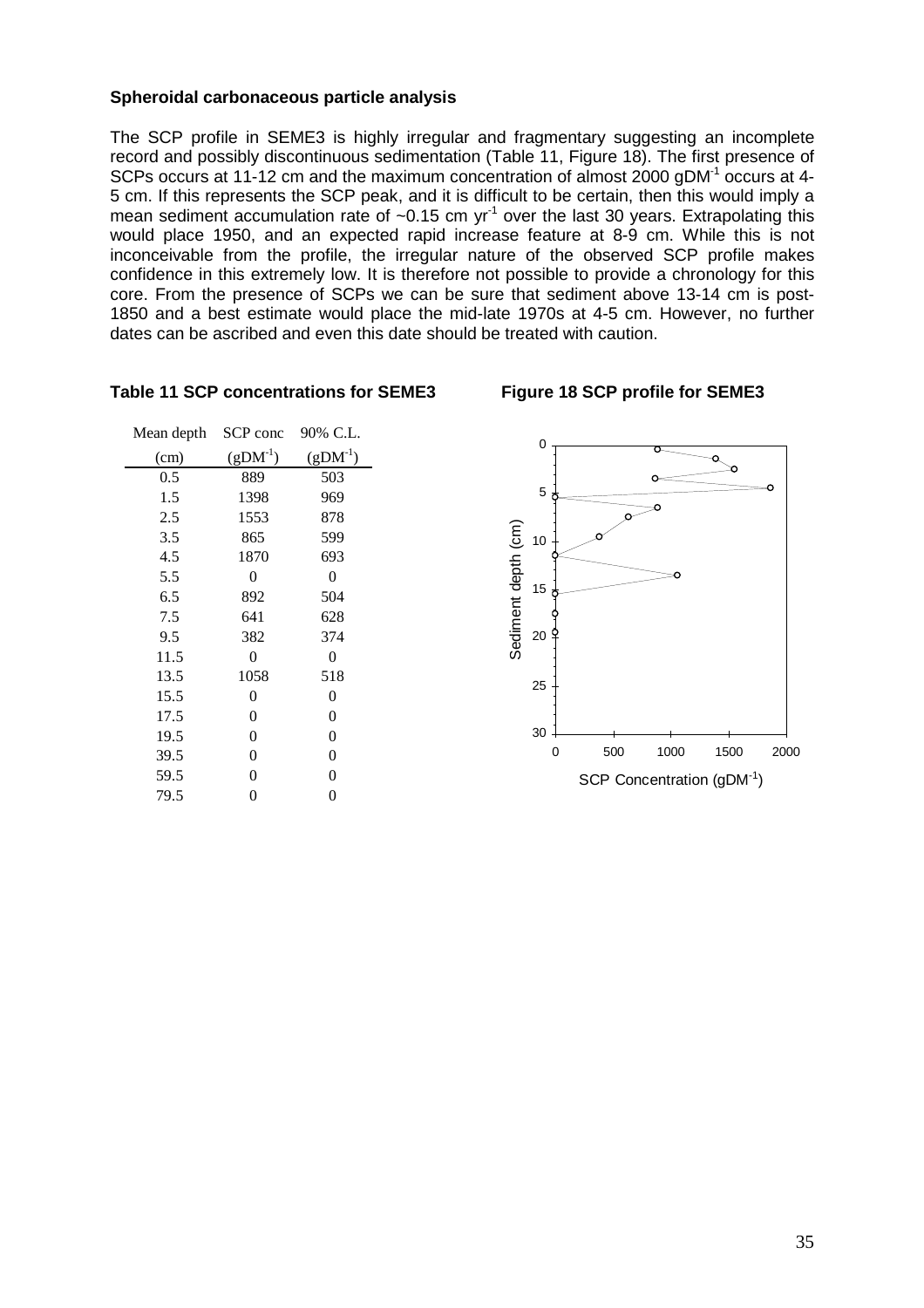#### **MALHAM TARN**

#### **Core description**

A piston core, 1.18 m in length, was collected from Malham Tarn on 20-Jan-08 in 2 m water depth, approximately 100 m from the shore on the north side of the lake. Marginal vegetation was comprised of mixed woodland.

There was one distinct change in the core and several more subtle features (Figure 19). The uppermost 5 cm was mid-brown. The section below this from 5-74 cm was a mid-grey grading to a darker grey by  $\sim 64$  cm. The major change occurred at 74 cm when the sediment changed to a light-mid brown, marl-like material with molluscs and a stiffer consistency. From 92 cm to the core base the material was slightly lighter brown in colour and was less sticky with a drier texture than the marl section but still contained abundant molluscs.

|  |  |  | Figure 19 Sediment core stratigraphy of MALH4 |  |  |
|--|--|--|-----------------------------------------------|--|--|
|--|--|--|-----------------------------------------------|--|--|

| Depth (cm) | <b>Sediment colour</b>                |  |
|------------|---------------------------------------|--|
| $0 - 5$    | Mid-brown                             |  |
| $5 - 67$   | Mid- grey                             |  |
|            | (transition<br>dark<br>to<br>grey)    |  |
| $67 - 74$  | Dark grey                             |  |
| 74-92      | Light-mid brown<br>(molluscs present) |  |
| $92 - 118$ | Light brown<br>(molluscs present)     |  |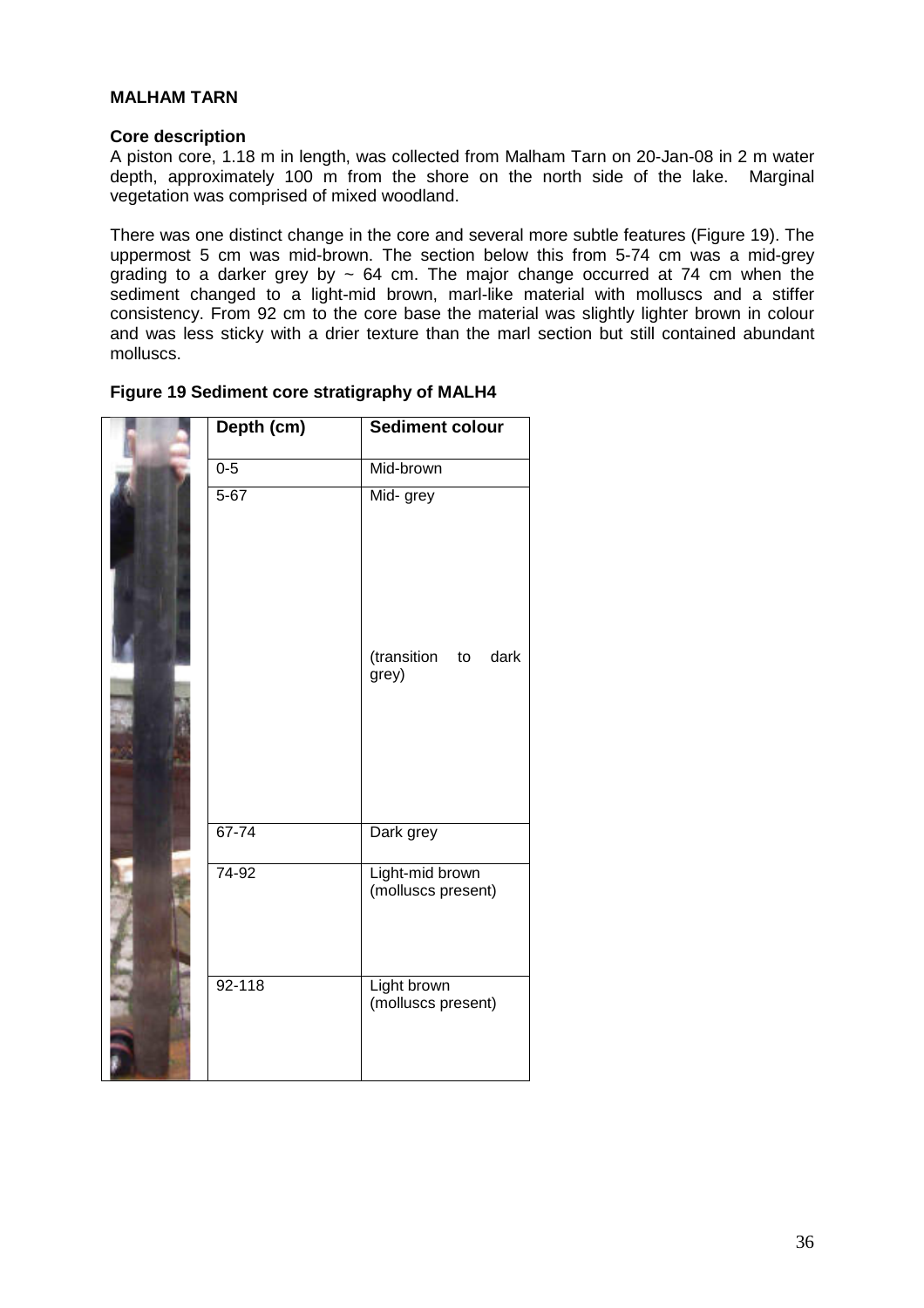#### **Stratigraphic analyses**

The core, MALH4, was generally low in organic matter (LOI 550 <15%) and high in carbonate (LOI 950 >20%) throughout (Figure 20). However, the lowermost section below ~75 cm was markedly denser and less organic than the upper core with DW and LOI 550 values of ~60% and 5-10%, respectively. In contrast, DW values were typically only 20-30% and LOI 550 values were 10-15% in the upper section. The highest carbonate values of ~35% occurred in the upper core section above 60 cm.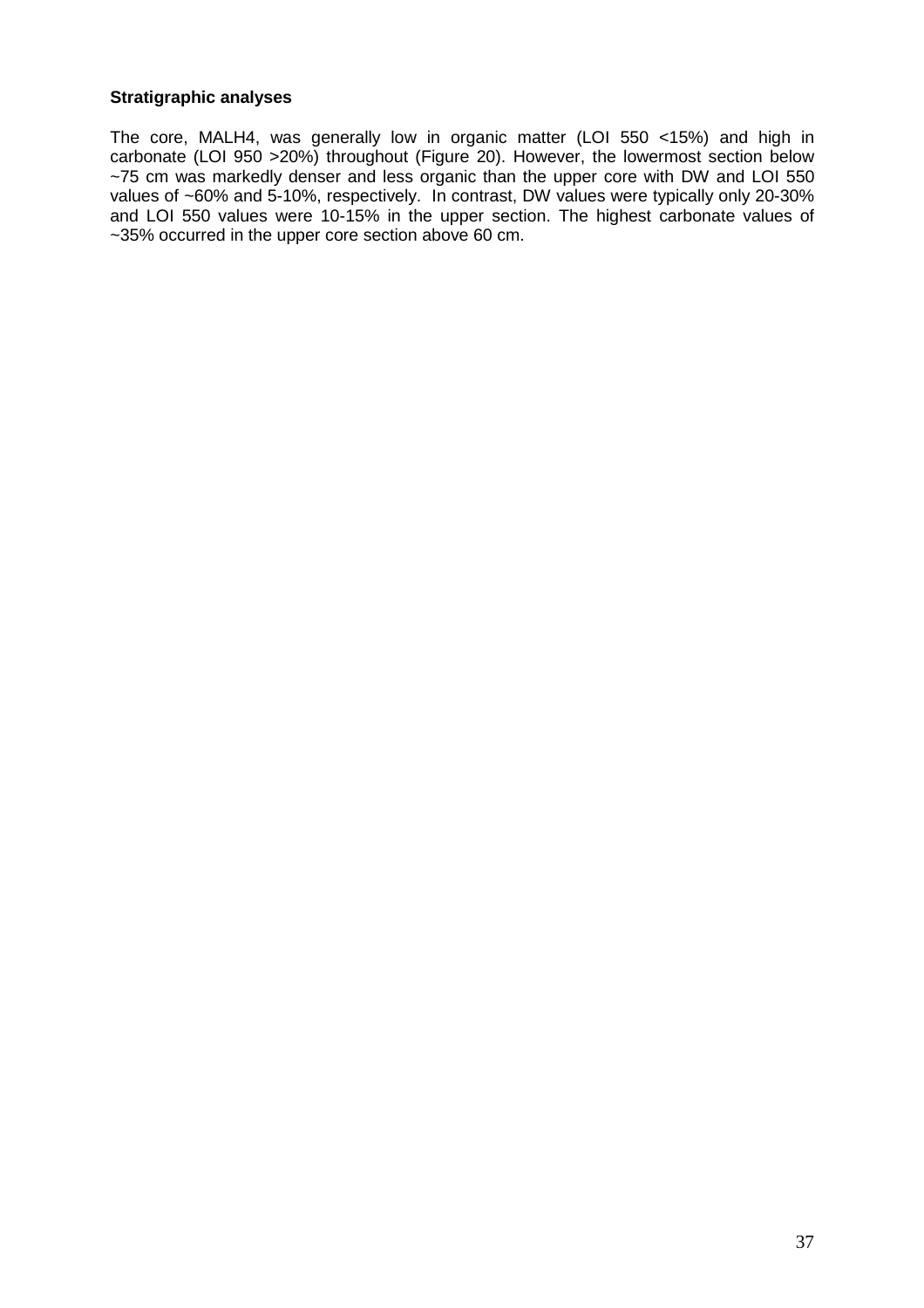# Figure 20 Stratigraphic data for MALH4 **Figure 20 Stratigraphic data for MALH4**

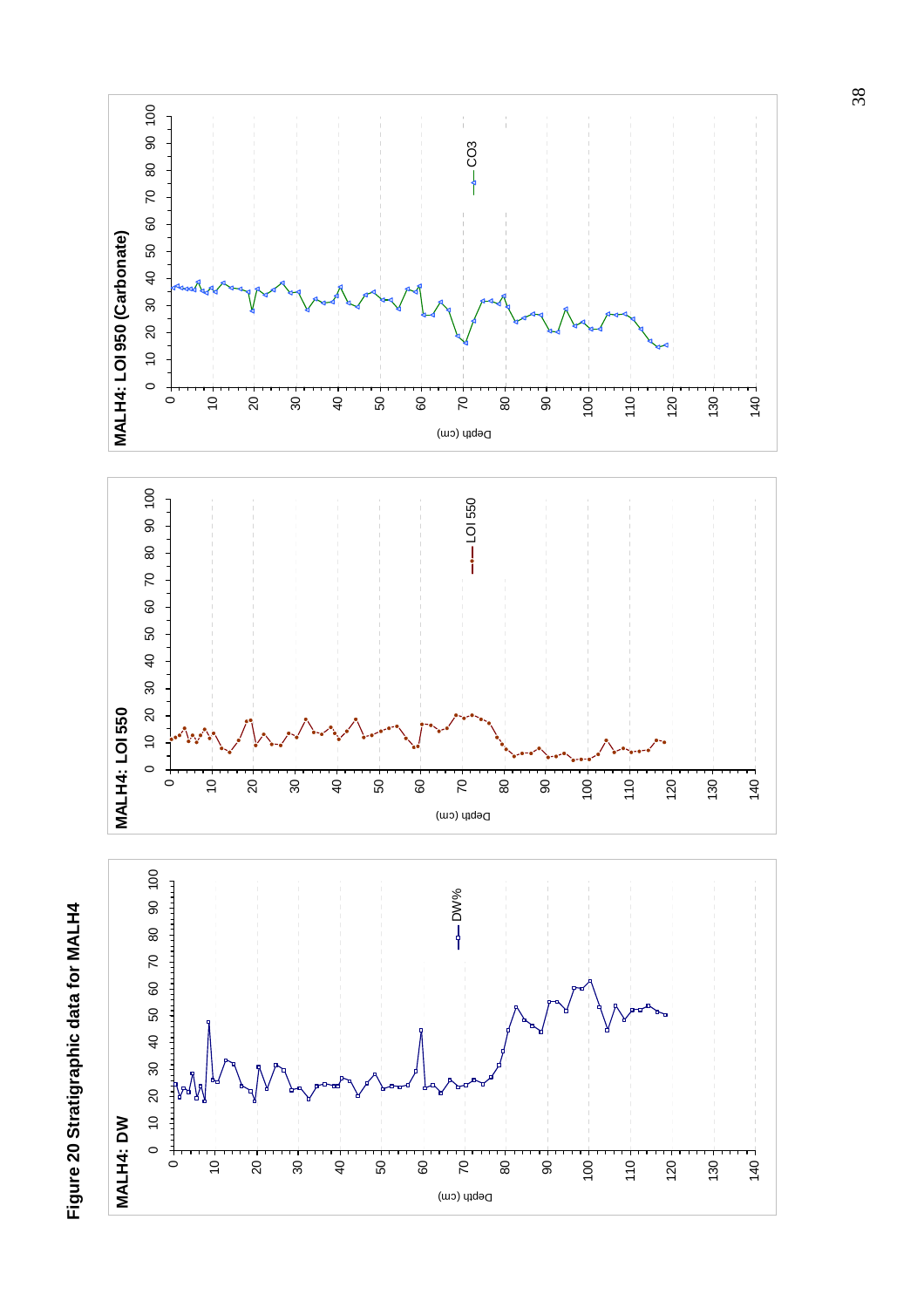#### **Spheroidal carbonaceous particle analysis**

The SCP profile from MALH4 shows clearly defined peak and rapid increase features (Table 12, Figure 21). The first presence of SCPs occurs at 49-50 cm while the peak concentration of over 6000 gDM-1 occurs at 9 -10 cm. A previous core from Malham Tarn (MALH2) shows a full SCP record and, in comparison, this MALH4 profile appears slightly truncated i.e. the low SCP concentration 'tail' at lower depths is curtailed.

The SCP concentration peak at 9-10 cm can be ascribed the date 1978  $\pm$  2. The previous <sup>210</sup>Pb dated core (MALH2) also shows a well defined peak at this date. This date indicates a mean sediment accumulation rate of 0.31 cm  $yr<sup>-1</sup>$  for the most recent 30 years. Extrapolating this rate would put 1950, and the expected rapid accumulation rate feature, at 18-19 cm, but in MALH4 this appears lower at 22-23 cm indicating a more rapid mean accumulation rate of  $\sim$  0.41 cm yr<sup>-1</sup> for the period 1950-1978. If extrapolated, both the recent and earlier accumulation rates would place 1850 below the observed first presence of SCPs. Therefore, either the accumulation rate is considerably lower at this time  $($   $\sim$  0.265 cm yr<sup>-1</sup> for the period 1850-1950) or the profile has been truncated. It seems likely that it is the latter, given the shape of the rest of the profile. If this is the case, then extrapolation of the lower rate would put the start of the SCP record in the 1880s. If the more recent rate is used then the start of the SCP record would be in the 1860s and the profile would therefore be an almost complete industrial record. For information, all accumulation rates for MALH4 appear to be much higher than those for MALH2. A best available chronology for MALH4 is provided in Table 13. Dates prior to 1940 are uncertain and so are not included.

| Mean depth | SCP conc         | 90% C.L.         |
|------------|------------------|------------------|
| (cm)       | $(gDM^{-1})$     | $(gDM-1)$        |
| 0.5        | 3968             | 1123             |
| 2.5        | 1982             | 869              |
| 4.5        | 1321             | 915              |
| 6.5        | 4193             | 1186             |
| 7.5        | 4606             | 1095             |
| 9.5        | 6015             | 1430             |
| 11.5       | 5331             | 1847             |
| 12.5       | 5159             | 1911             |
| 14.5       | 5161             | 1460             |
| 16.5       | 4811             | 1491             |
| 18.5       | 4252             | 1318             |
| 19.5       | 5504             | 1626             |
| 22.5       | 1663             | 815              |
| 24.5       | 2780             | 1362             |
| 27.5       | 957              | 663              |
| 30.5       | 1062             | 736              |
| 32.5       | 1452             | 1006             |
| 34.5       | 1162             | 569              |
| 39.5       | 801              | 555              |
| 44.5       | 0                | 0                |
| 49.5       | 613              | 601              |
| 54.5       | 0                | $\overline{0}$   |
| 59.5       | $\boldsymbol{0}$ | $\boldsymbol{0}$ |
| 79.5       | 0                | $\overline{0}$   |
|            |                  |                  |

#### **Table 12 SCP concentrations for MALH4 Figure 21 SCP profile for MALH4**



#### SCP Concentration (gDM-1)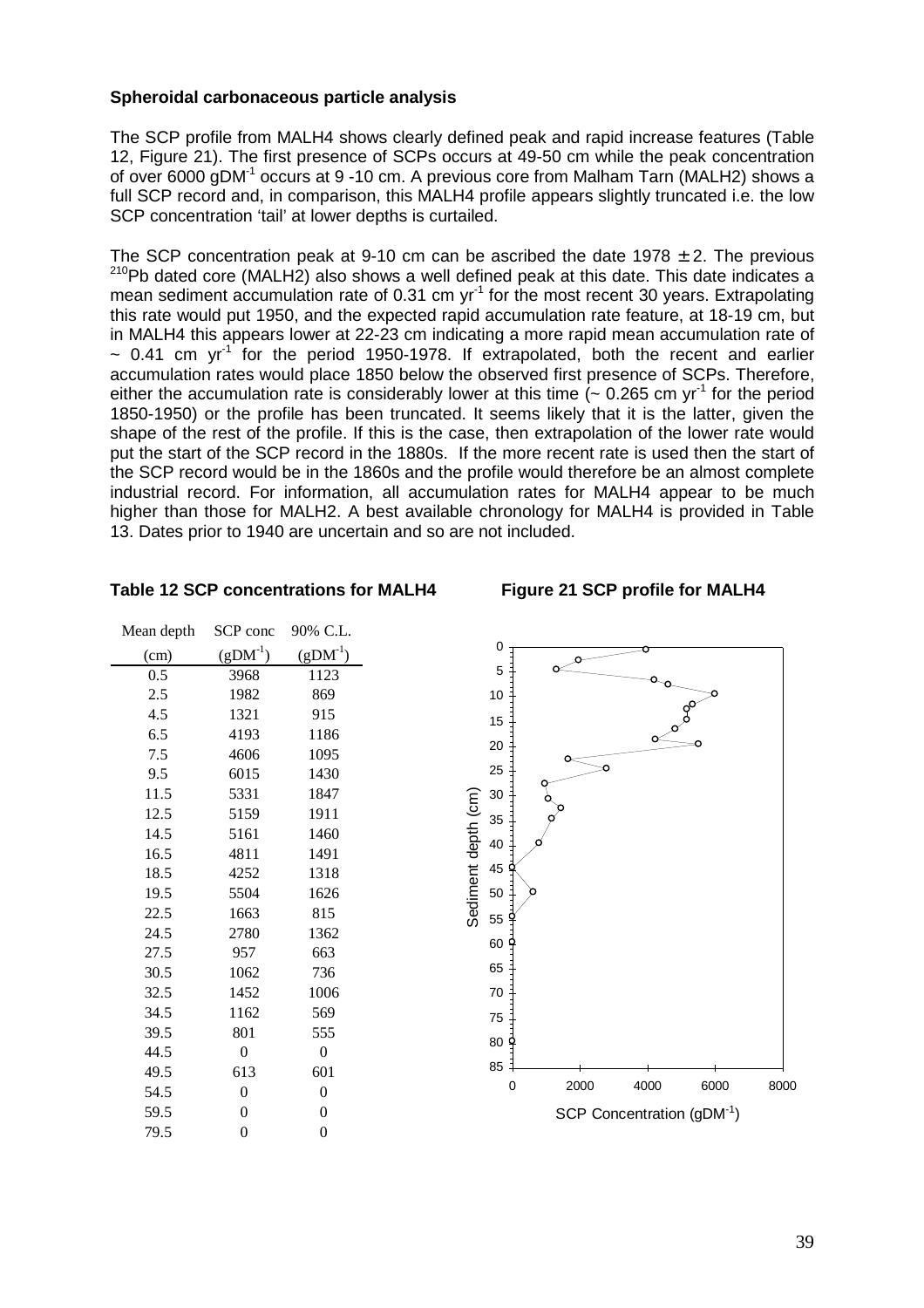| Sediment depth (cm) | Age (Years) | Date         |
|---------------------|-------------|--------------|
| $\mathbf{\Omega}$   |             | 2008         |
| 5                   | $16 \pm 2$  | $1992 + 2$   |
| 10                  | $32 + 2$    | $1976 \pm 2$ |
| 15                  | $44 \pm 3$  | $1964 + 3$   |
| 20                  | $56 \pm 5$  | $1952 \pm 5$ |
| 25                  | $68 \pm 8$  | $1940 \pm 8$ |

## **Table 13 The SCP derived chronology for MALH4**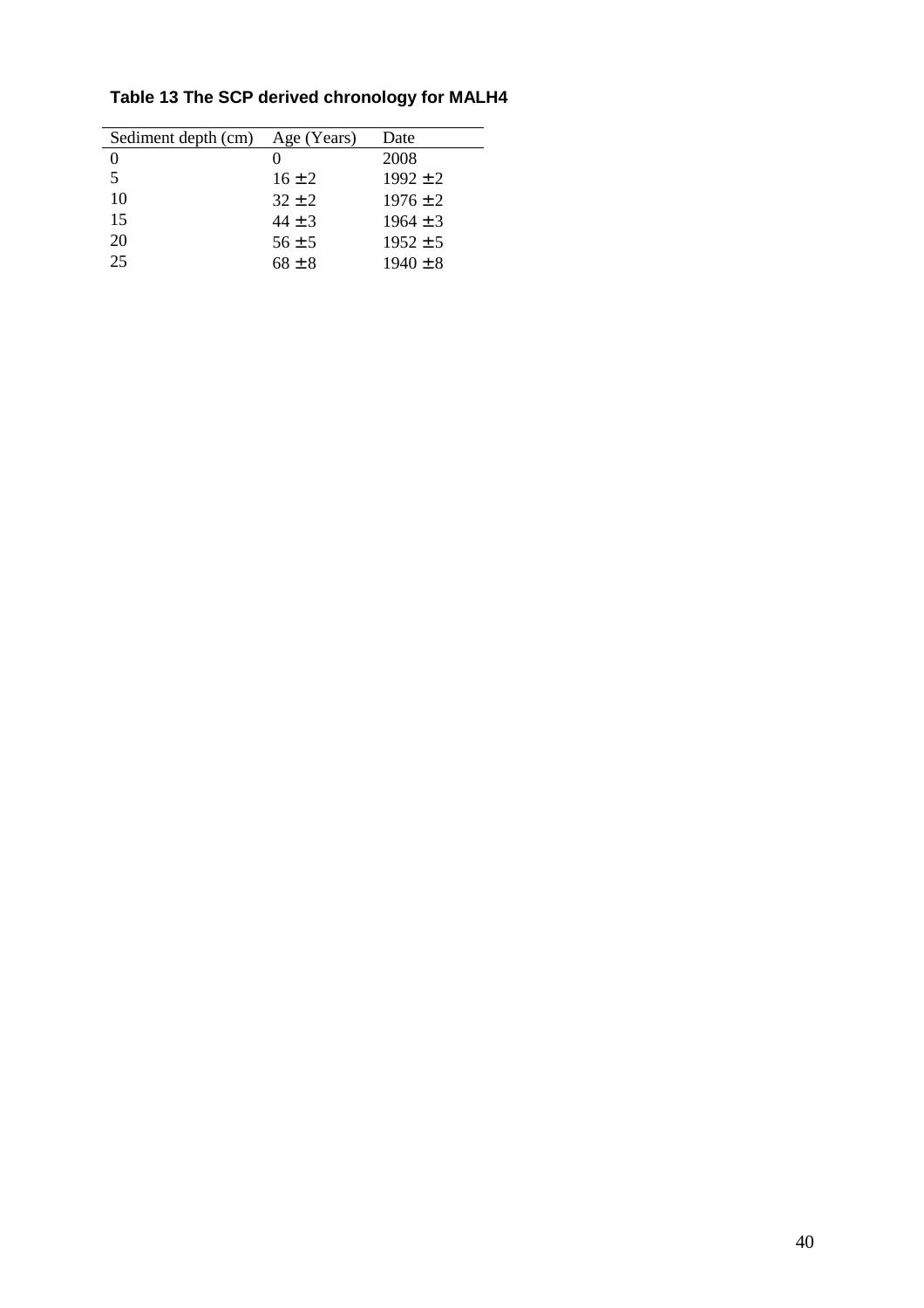#### **HORNSEA MERE**

#### **Core description**

A piston core, 1.32 m in length, was collected from Hornsea Mere on 21-Jan-08 in 1.75 m water depth, approximately 20 m from the shore on the northern side of the lake. At the time of coring, the water level was up by approximately 0.5 m due to recent heavy rainfall and the water was very turbid. Marginal vegetation was comprised principally of Phragmites.

The core was homogeneous and mid-brown in colour throughout the upper 90 cm with little visible colour change except for a slight lightening to a greyish brown, slightly denser material below 90 cm (Figure 22). Photographs were taken but were of poor quality owing to the adverse weather conditions and are therefore not shown.

|          | Depth (cm) | <b>Sediment colour</b> |
|----------|------------|------------------------|
|          | $0 - 90$   | Mid-brown              |
| No photo |            |                        |
|          |            |                        |
|          |            |                        |
|          |            |                        |
|          | 90-132     | Greyish brown          |
|          |            |                        |

#### **Figure 22 Sediment core stratigraphy of HORN3**

#### **Stratigraphic analyses**

The core, HORN3, was generally low in organic matter with relatively stable LOI 550 values of  $~10-15\%$  throughout (Figure 23). However, the lowermost section below  $~10-15\%$  cm was markedly denser than the upper core with DW values in excess of 30% (maximum 58%) compared with values of 20-25% throughout the upper core. Below this same depth, the carbonate content was stable and markedly lower than that above 90 cm with values of only 2-3%. The carbonate content gradually increased from the 90 cm level upwards to values of ~25% at the surface.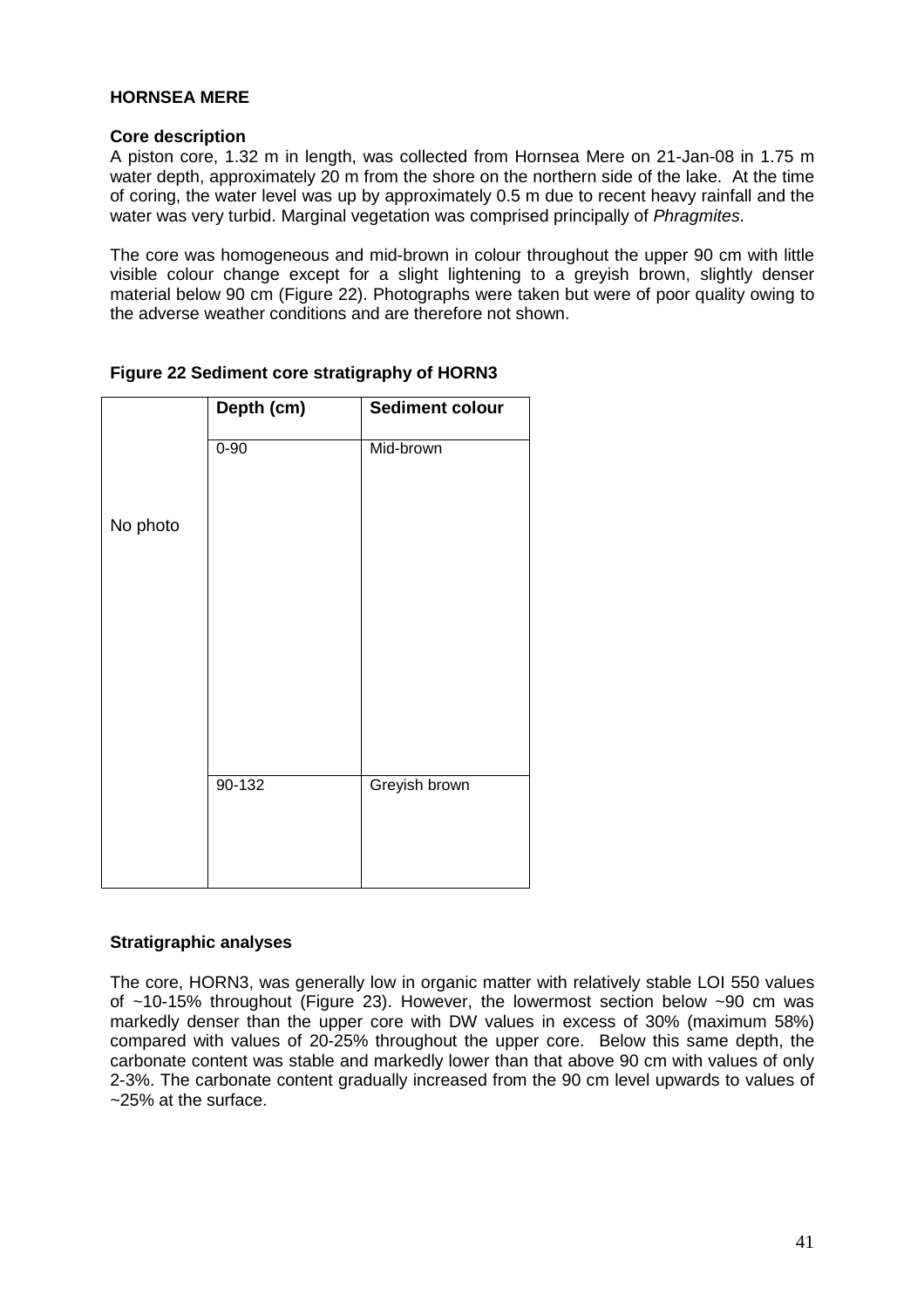# Figure 23 Stratigraphic data for HORN3 **Figure 23 Stratigraphic data for HORN3**

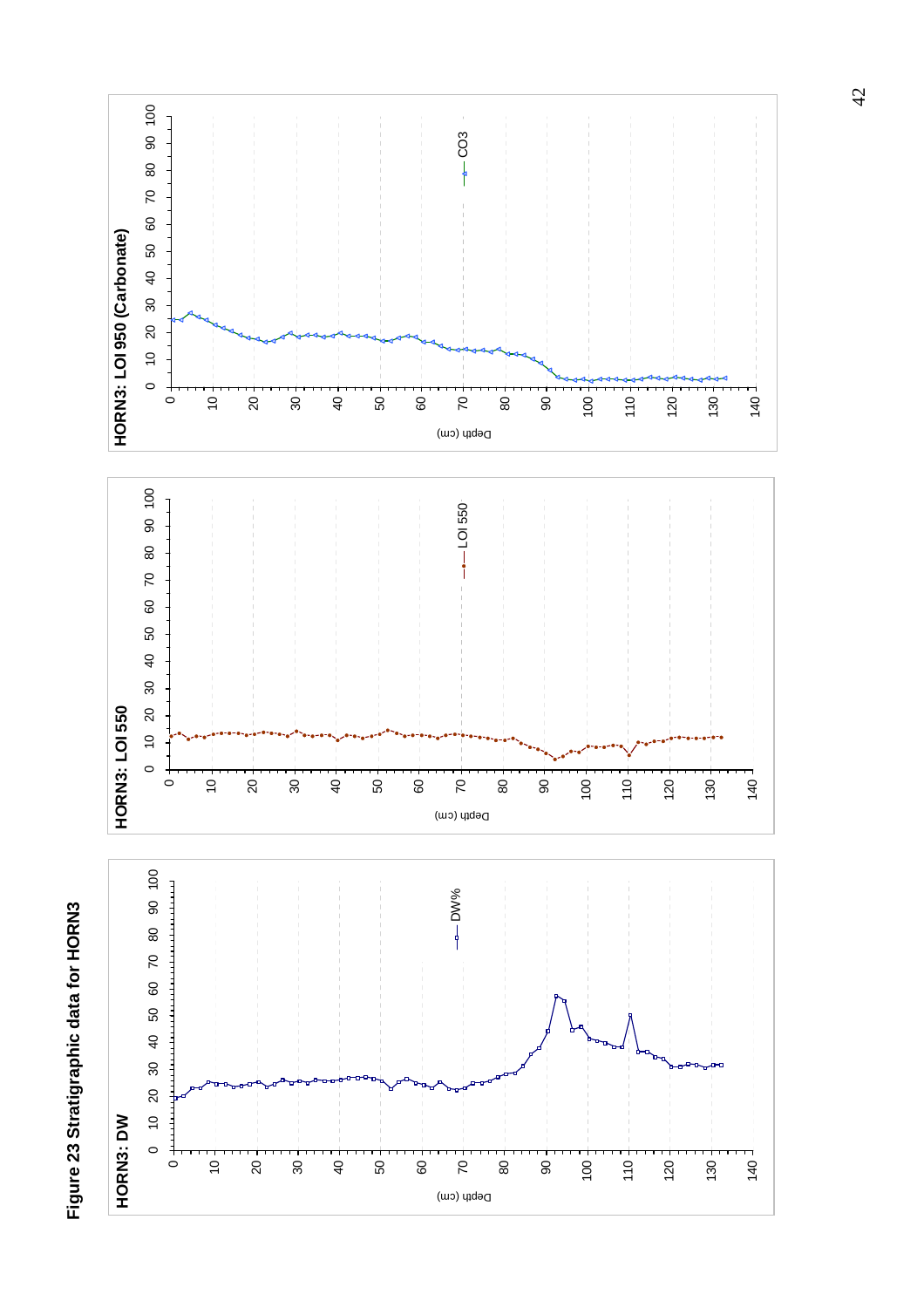#### **Spheroidal carbonaceous particle analysis**

The SCP profile from HORN3 shows a SCP profile with clearly defined peak of over 4400  $gDM^{-1}$  at 10-11 cm although the rapid increase feature expected in 1950 is less obvious (Table 14, Figure 24). If the SCP peak is ascribed to 1978  $\pm$  2 then this indicates a mean sediment accumulation rate of 0.35 cm  $yr<sup>-1</sup>$  over the last 30 years. Extrapolating this rate would place 1950 at around 20 cm which, from the profile, seems quite possible. This would suggest that the mean sediment accumulation rate in HORN3 has remained reasonably stable over the last 50-60 years. Further extrapolation would place 1850 at ~55 cm. Although this lies below a sample in which no SCPs were found, additional samples will be analysed prior to Phase 2 to confirm whether this is the case. If no further SCPs are found, then this profile is probably truncated at around the turn of the  $20<sup>th</sup>$  century. In the meantime, Table 15 summarises the current best estimate of the chronology for the 0-40 cm section of this core.

| Mean depth | SCP conc            | 90% C.L.       |
|------------|---------------------|----------------|
| (cm)       | (gDM <sup>1</sup> ) | $(gDM-1)$      |
| 0.5        | 294                 | 581            |
| 2.5        | 2005                | 2699           |
| 4.5        | 2497                | 3176           |
| 6.5        | 2923                | 3935           |
| 8.5        | 2179                | 3134           |
| 9.5        | 2118                | 3046           |
| 10.5       | 4428                | 5632           |
| 12.5       | 3891                | 5239           |
| 14.5       | 3779                | 5631           |
| 16.5       | 1954                | 2677           |
| 18.5       | 2719                | 3726           |
| 19.5       | 1285                | 1915           |
| 22.5       | 1496                | 2342           |
| 24.5       | 1133                | 1918           |
| 27.5       | 938                 | 1469           |
| 30.5       | 688                 | 1165           |
| 32.5       | 674                 | 1141           |
| 34.5       | 1083                | 1695           |
| 37.5       | 325                 | 644            |
| 39.5       | 0                   | $\theta$       |
| 59.5       | 0                   | $\overline{0}$ |
| 79.5       | 0                   | 0              |
|            |                     |                |





| Sediment depth (cm) | Age (Years)  | Date          |
|---------------------|--------------|---------------|
| 0                   | 0            | 2008          |
| 5                   | $14 \pm 2$   | $1994 \pm 2$  |
| 10                  | $28 \pm 2$   | $1980 \pm 2$  |
| 15                  | $43 \pm 3$   | $1965 \pm 3$  |
| 20                  | $57 \pm 5$   | $1951 \pm 5$  |
| 25                  | $71 \pm 10$  | $1937 \pm 10$ |
| 30                  | $86 \pm 15$  | $1922 \pm 15$ |
| 35                  | $100 \pm 20$ | $1908 \pm 20$ |
| 40                  | $114 + 20$   | $1894 \pm 20$ |